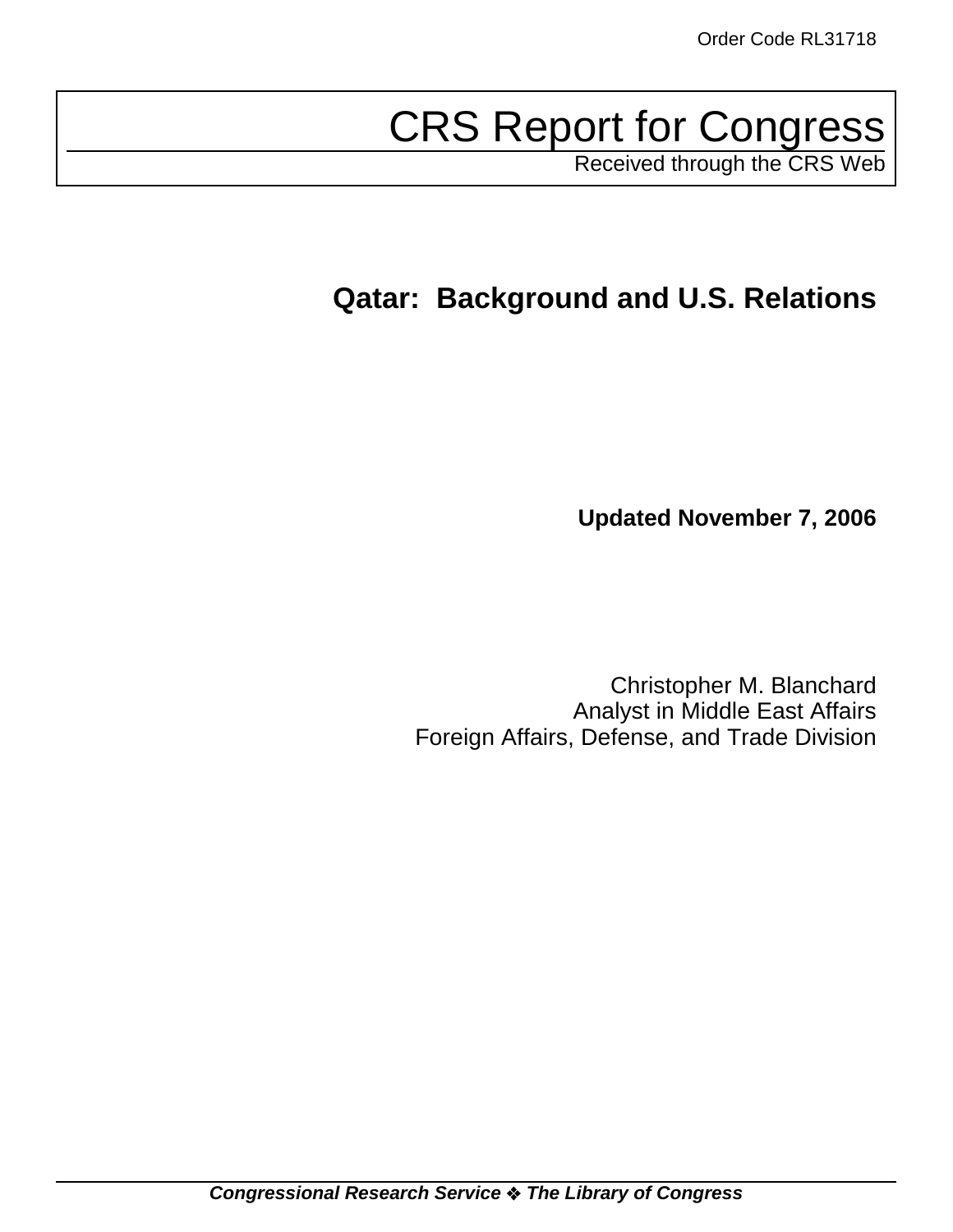## Qatar: Background and U.S. Relations

### **Summary**

Qatar, a small peninsular country in the Persian Gulf, has emerged as an important ally of the United States since the late 1990s and currently serves as host to major U.S. military facilities for command, basing, and equipment pre-positioning. Qatar holds the third largest proven natural gas reserves in the world, and its small population enjoys the highest per capita income of any Middle Eastern country. The Emir of Qatar, Shaikh Hamad bin Khalifa Al Thani, has embarked upon a limited course of political liberalization since replacing his father in a bloodless palace coup in 1995. The Emir also has undertaken several projects to diversify Qatar's economy and improve educational opportunities for Qatari citizens. As part of Qatar's liberalization experiment, the Qatari monarchy founded Al Jazeera, the Arab world's first all-news satellite television network, in 1995. In an April 2003 referendum, Qatari voters approved a new constitution that officially granted women the right to vote and run for national office. Under the new constitution, elections for a partially elected national assembly are expected to take place some time in 2007.

Following joint military operations during Operation Desert Storm in 1991, Qatar and the United States concluded a Defense Cooperation Agreement that has been subsequently expanded. In April 2003, the U.S. Combat Air Operations Center for the Middle East moved from Prince Sultan Airbase in Saudi Arabia to Qatar's Al Udeid airbase south of Doha, the Qatari capital. Al Udeid serves as a logistics hub for U.S. operations in Afghanistan as well as a key command and basing center for ongoing operations in Iraq. Nearby Camp As Sayliyah is the largest pre-positioning facility of U.S. military equipment in the world.

In spite of serving as the host to a large U.S. military presence and supporting U.S. regional initiatives, Qatar has remained relatively secure. A shooting attack took place at Al Udeid airbase in November 2000, and on March 19, 2005, an Egyptian national carried out a suicide car bomb attack at a theater popular with Western expatriates on the outskirts of Doha. The car bombing, the first terrorist attack in Qatar to target civilians, killed one British citizen and wounded twelve others. Recent terrorist statements indicate that U.S. facilities in Qatar remain potential targets.

U.S. officials have described Qatar's counterterrorism cooperation since 9/11 as significant; however, some observers have raised questions about possible support for Al Qaeda by some Qatari citizens, including members of Qatar's large ruling family. According to the 9/11 Commission Report, Qatar's current Interior Minister provided safe haven to 9/11 mastermind Khalid Shaikh Mohammed during the mid-1990s, and press reports indicate other terrorists may have received financial support or safe haven in Qatar after 9/11, including a Chechen terrorist financier who was assassinated in Doha in 2004 and the late Abu Musab Al Zarqawi.

This report was originally written by Jeremy Sharp, and has been revised and will be updated by Christopher Blanchard to reflect significant developments. For further information, see CRS Report RL31889, *The Al-Jazeera News Network: Opportunity or Challenge for U.S. Foreign Policy in the Middle East?*;and CRS Report RL31533, *The Persian Gulf: Issues for U.S. Policy, 2006*.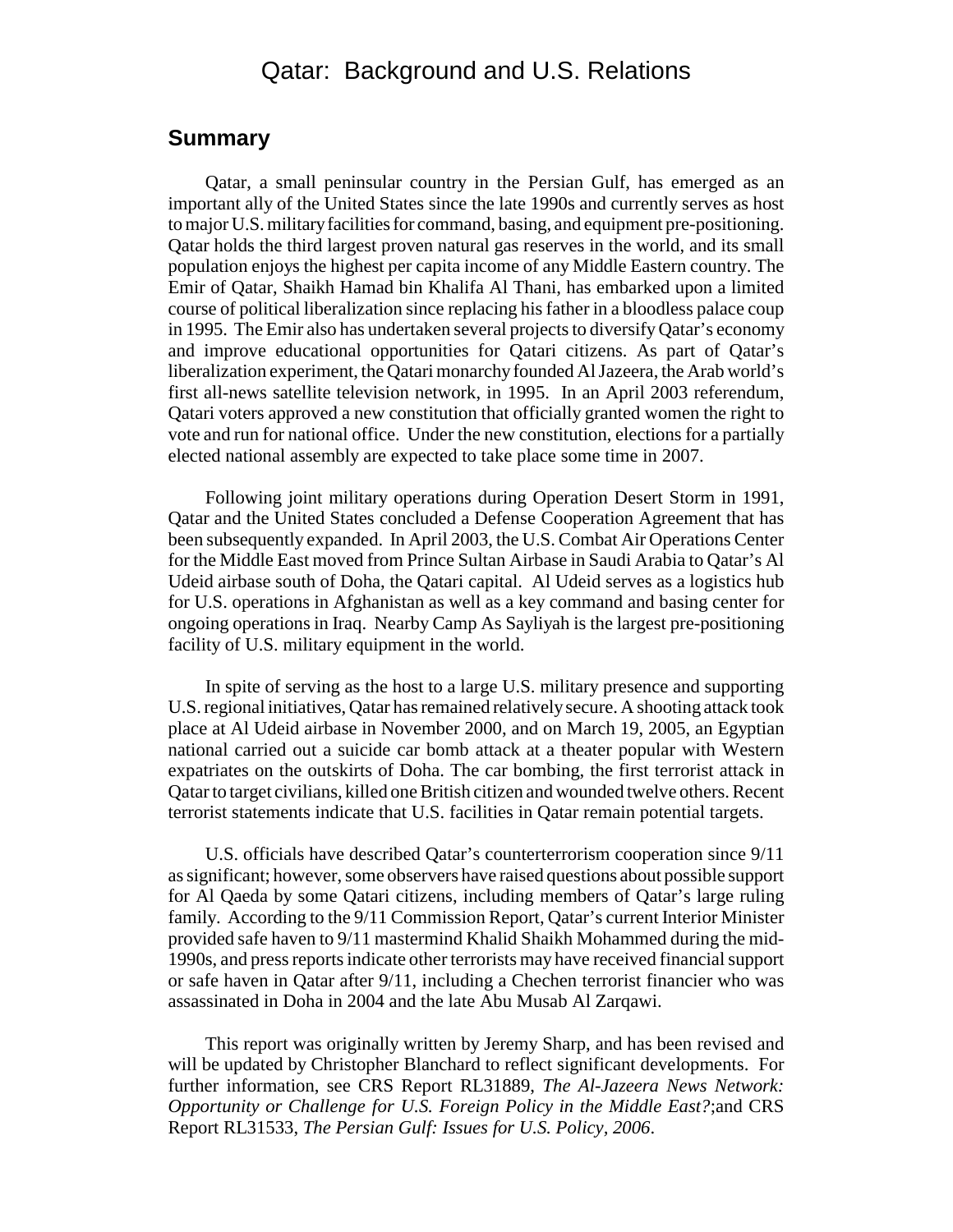## **Contents**

| Assassination of Chechen Terrorist Financier in Doha  12 |  |
|----------------------------------------------------------|--|
|                                                          |  |
|                                                          |  |
|                                                          |  |
|                                                          |  |
|                                                          |  |
|                                                          |  |
|                                                          |  |
|                                                          |  |

## **List of Figures**

## **List of Tables**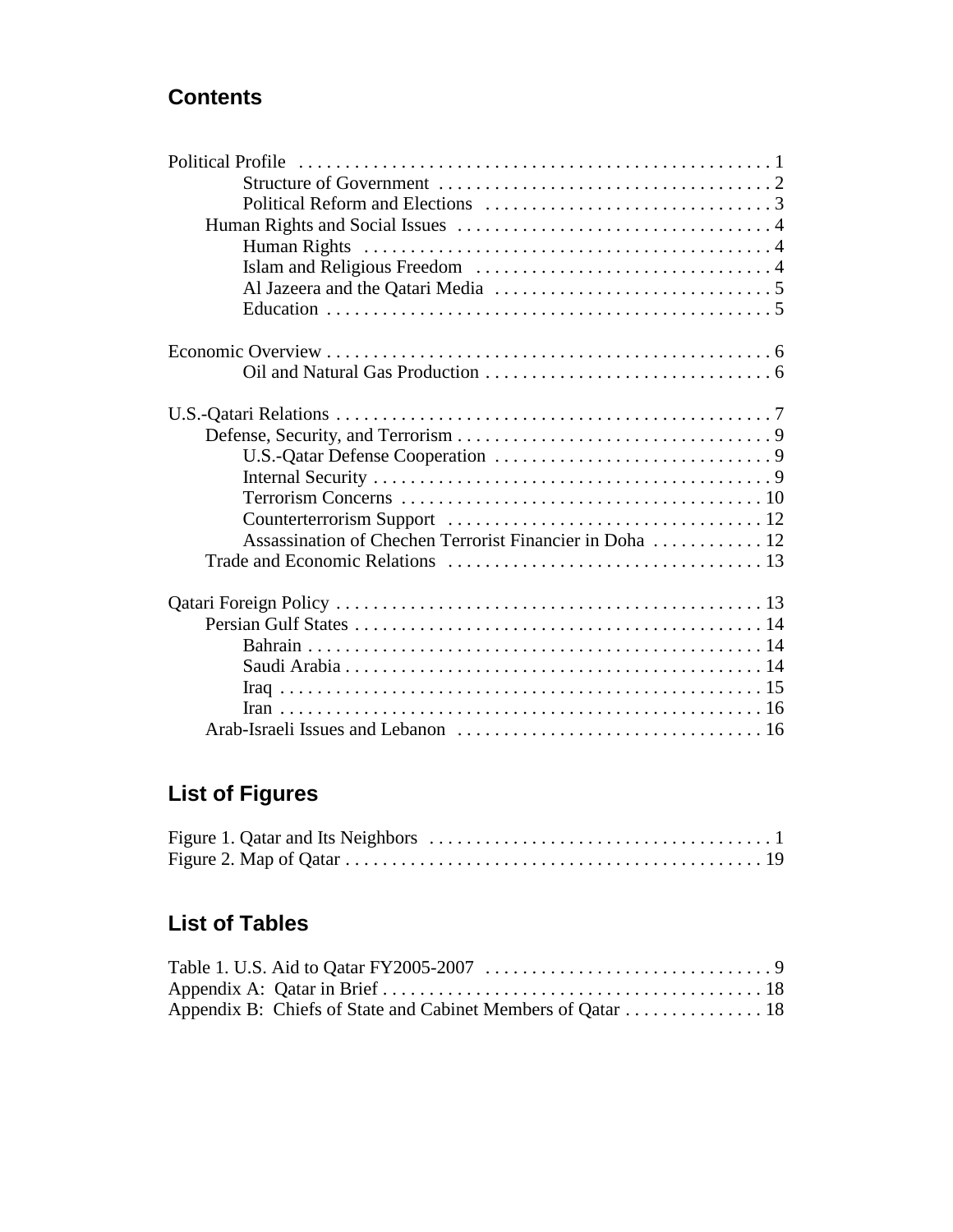## Qatar: Background and U.S. Relations

Qatar, a small peninsular state bordering Saudi Arabia in the Persian Gulf, is a constitutional monarchy governed by the Al Thani family. The country gained independence from the United Kingdom on September 3, 1971. Qatar's Emir, Shaikh Hamad bin Khalifa Al Thani, replaced his father as Qatar's ruler in a 1995 palace coup and has survived at least one counter-coup attempt.<sup>1</sup>

## **Political Profile**

On June 27, 1995, in a bloodless palace coup, Shaikh Hamad replaced his father, Khalifa, who had ruled Qatar for 23 years. At the time, Khalifa had turned over many routine affairs of state to

Shaikh Hamad, then crown prince and **Figure 1. Qatar and Its Neighbors**commander of Qatar's small armed forces. The ruling Al Thani family rallied behind Shaikh Hamad, who quickly consolidated control. In February 1996, supporters of Shaikh Hamad's father unsuccessfully attempted a counter-coup, which prompted Shaikh Hamad to initiate civil proceedings against his father to retrieve an alleged \$3-\$12 billion of state assets supposedly in his possession.<sup>2</sup> The alleged mastermind of the counter-coup attempt, Shaikh Hamad's cousin and a former minister Shaikh Hamad bin Jassim bin Hamad Al Thani, was captured outside of Qatar and prosecuted: he remains on death row. Saudi Arabian mediation facilitated an out-of-court settlement between the Shaikh Hamad and his father, and they have reconciled.





 $1$  The term "Emir" (or Amir), often translated as prince, is the term used for monarch or ruler in the Persian Gulf region. The term "Shaikh" (or Sheikh or Shaykh) is an honorific title, which can mean a ruler, a tribal leader, or a venerable religious figure. "Shaikh" is pronounced with a long A (as in "say"), not a long E (as in "see").

 $2$  Some Qataris believe that the government of Saudi Arabia supported Shaikh Khalifa in his attempt to return to power in Qatar. See, Craig S. Smith, "A Tiny Gulf Kingdom Bets its Stability on Support for U.S.," *The New York Times*, Oct. 24, 2002.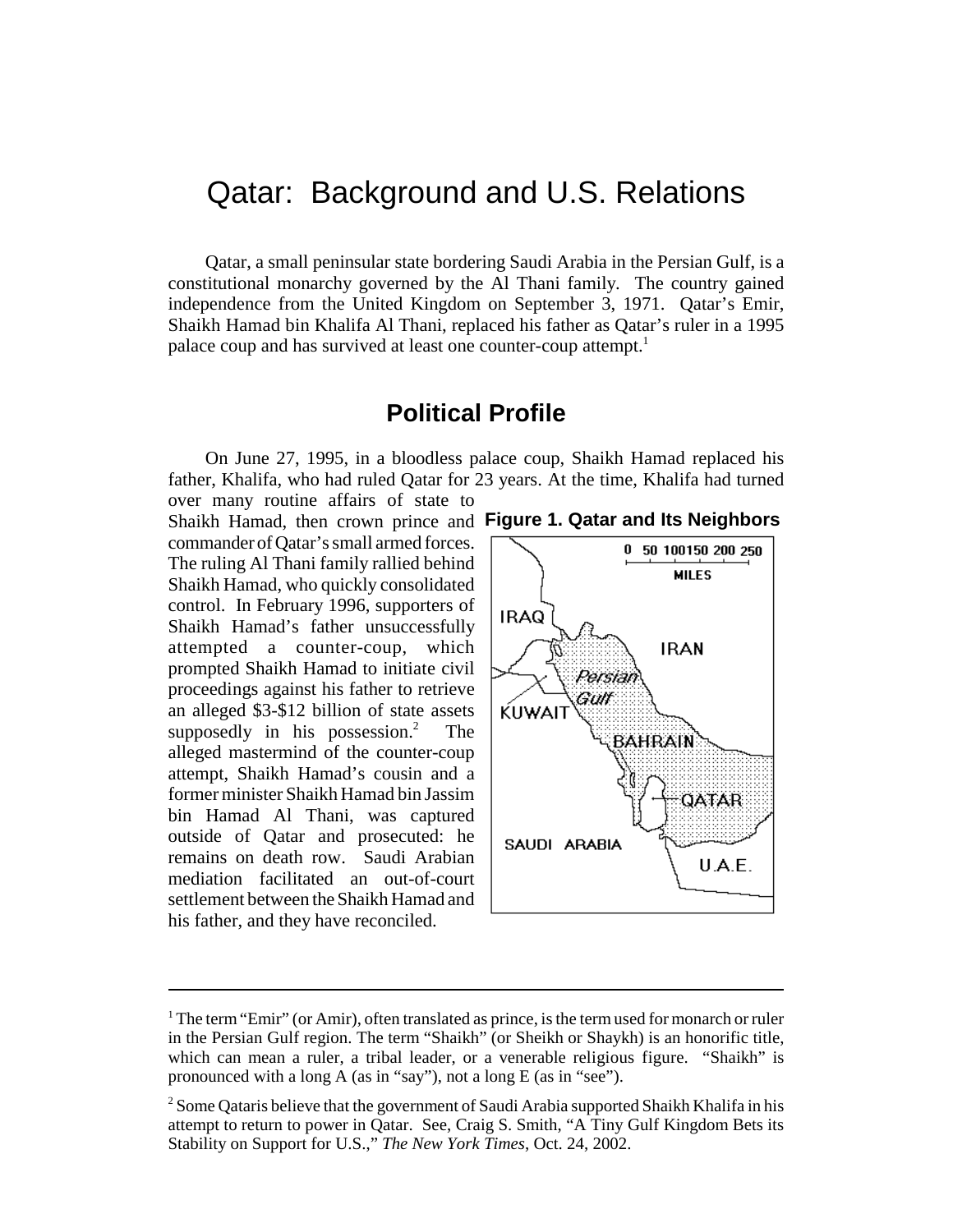Shaikh Hamad, at age 54, has been described as a representative of an emerging new generation of Persian Gulf leaders.<sup>3</sup> Like King Abdullah II of Jordan, Shaikh Hamad was educated in the United Kingdom and holds degrees from Sandhurst Military Academy and Cambridge University. He has three wives and eleven children. In 1997, the Emir underwent kidney transplant surgery in the United States.

**Structure of Government.** The Emir is head of the executive branch of the Qatari government and appoints members of the Al Thani family and other notables to a governing Council of Ministers (cabinet), which is headed by his brother, Prime Minister Abdallah bin Khalifa Al Thani. The country's constitution (approved in April 2003 and in force as of June 2005) formalized Qatari tradition that the rule of the state is hereditary within the Al Thani family in addition to the previously contested principle that future successors to the throne will follow the line of the Emir's male offspring.<sup>4</sup> Previous succession decisions have been characterized by rivalry among different branches of the Al Thani family, and it is unclear whether a future transition to Shaikh Hamad's heir would be contested by other elements of the royal family. In August 2003, the Emir replaced his third oldest son, Jassem bin Hamad Al Thani, as heir apparent. His fourth oldest son, Tamim bin Hamad Al Thani, is now the named successor to the Qatari monarchy.<sup>5</sup>

The constitution also states that legislative authority will reside in the hands of a 45-member Advisory Council (*Majlis Al Shura*), two-thirds of which will be directly elected and one-third appointed by the Emir from among ministers or others.<sup>6</sup> National elections for the new Advisory Council are expected to take place some time during 2007, and women will have the right to vote in the elections and to run for office. The Advisory Council will have oversight authority over the Council of Ministers and will be able to propose legislation and review budgets. The constitution also empowers the Advisory Council to issue motions of no-confidence against government ministers; no-confidence motions must be approved by two-thirds of the Advisory Council. Council members will serve four-year terms.

<sup>6</sup> Prior to the establishment of a partially elected national assembly, Qatar had a fullyappointed, 35-member advisory council that could only make recommendations to the Council of Ministers. Qatar's old Provisional Constitution provided for a modified electoral procedure in choosing members of the Council and a three-year term; nevertheless, the Council remained appointive in practice, and terms of the Council members were extended in three or four-year increments since 1975.

<sup>&</sup>lt;sup>3</sup> The Emir's official website is available at [http://www.diwan.gov.qa/english/main\_page\_ english\_NF.htm].

<sup>4</sup> The constitution was approved in a nation-wide referendum in which 96.6% of participating voters (68,987) approved the constitution and only 3.3.% opposed it (2,145).

<sup>5</sup> Jassem bin Hamad replaced his older brother Mishaal bin Hamad as heir apparent in October 1996. Shaikh Jassem reportedly was either dissatisfied with his lack of substantive responsibilities, or did not have an interest in continuing to serve as crown prince. According to some reports, the Emir's second oldest son, Fahd bin Hamad Al Thani, closely associated himself with Arab volunteers to the anti-Soviet conflict in Afghanistan during the 1980s and is believed to retain close ties to conservative Islamic figures. See Michael Knights and Anna Solomon-Schwartz, "The Broader Threat from Sunni Islamists in the Gulf," *PolicyWatch* #883, Washington Institute for Near East Policy, July 19, 2004.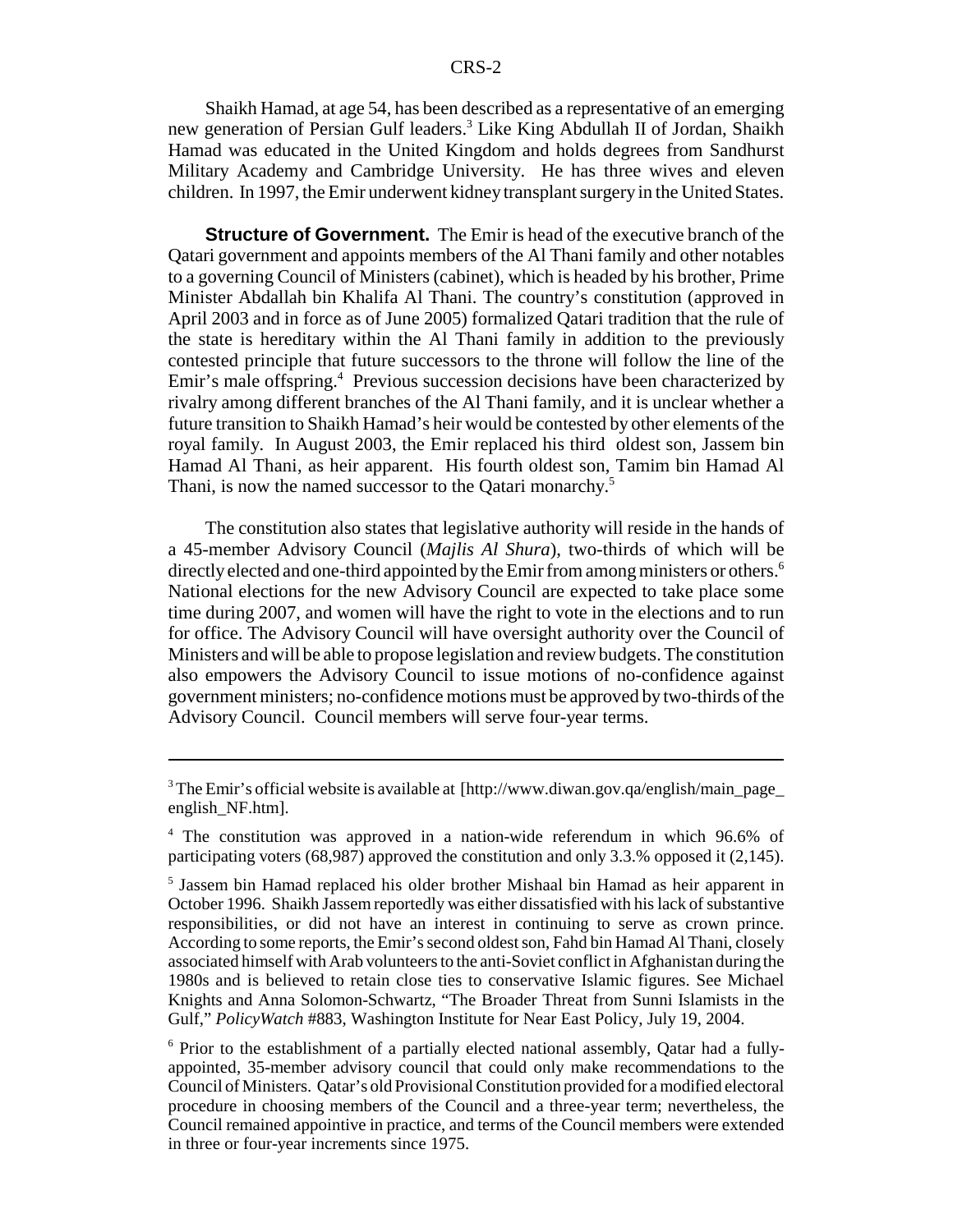**Political Reform and Elections.** Shaikh Hamad and his advisers have embarked on a limited political reform program designed to gradually make Qatar's government more participatory and accountable. Although a series of national elections have been held (see below), the government continues to maintain strict limits on freedoms of assembly and association: a series of new laws allow for individuals to organize political demonstrations and public gatherings, but organizers must obtain a permit from the government, and Qatari authorities may impose restrictions on the topics of discussion. Political parties are not allowed in Qatar, and all private professional and cultural associations must register with the state and are monitored.

Qatari authorities have allowed a series of national elections as components of the country's gradual transition toward greater democratic participation. The elections also have provided a "trial and error" setting for the creation and improvement of Qatar's national electoral infrastructure. In April 1998, 3,700 business community leaders participated in an election for a national Chamber of Commerce, selecting 17 members from a slate of 41 candidates. In March 1999, a Central Municipal Council election occurred in which 248 candidates (including 6 women) competed for 29 seats, and all adult Qatari citizens, with the exception of members of the police and armed forces, were allowed to vote and run for office. The election marked the first time a Persian Gulf country had enfranchised all of its male and female citizens in a nation-wide election.<sup>7</sup> In April 2003, national elections for the Municipal Council's new term resulted in the first electoral victory for a Qatari female candidate, Shaikha Yousef Al Jiffri, an appointed officer at the Education Ministry who ran unopposed. $8$ 

Although the Municipal Council functions primarily in an advisory role to the Ministry of Municipal and Agricultural Affairs, some observers view it as a steppingstone to the wider political liberalization implied by the creation of the Advisory Council by the new constitution. Similarly, the national elections for the Municipal Council are seen by Qatari officials as test cases for future Advisory Council elections. A special electoral law for the Advisory Council elections was being considered during the summer of 2006, but as of November 1, its approval had not been announced.

Some observers and Arab commentators have questioned the timing of Qatar's reforms, calling them symbolic and primarily geared toward satisfying U.S. policy goals of promoting democracy in the region. In response to this criticism, one Qatari politician wrote that "the truth is that this constitution is not a reaction to these events, and as a Qatari politician, I can assert that the democratic trend and the desire to establish a state of institutions and rule of law represents a deep conviction that the Prince of Qatar beholds ... even before he became a Prince."9

<sup>7</sup> All six female candidates were defeated in the 1999 election.

<sup>8</sup> "Qatar Elects First Woman to Council Doha," *Gulf News*, Apr. 8, 2003.

<sup>&</sup>lt;sup>9</sup> "The Constitution's Referendum: Proof of the Democratic Experience in Qatar," Dar Al *Hayat*, Apr. 22, 2003.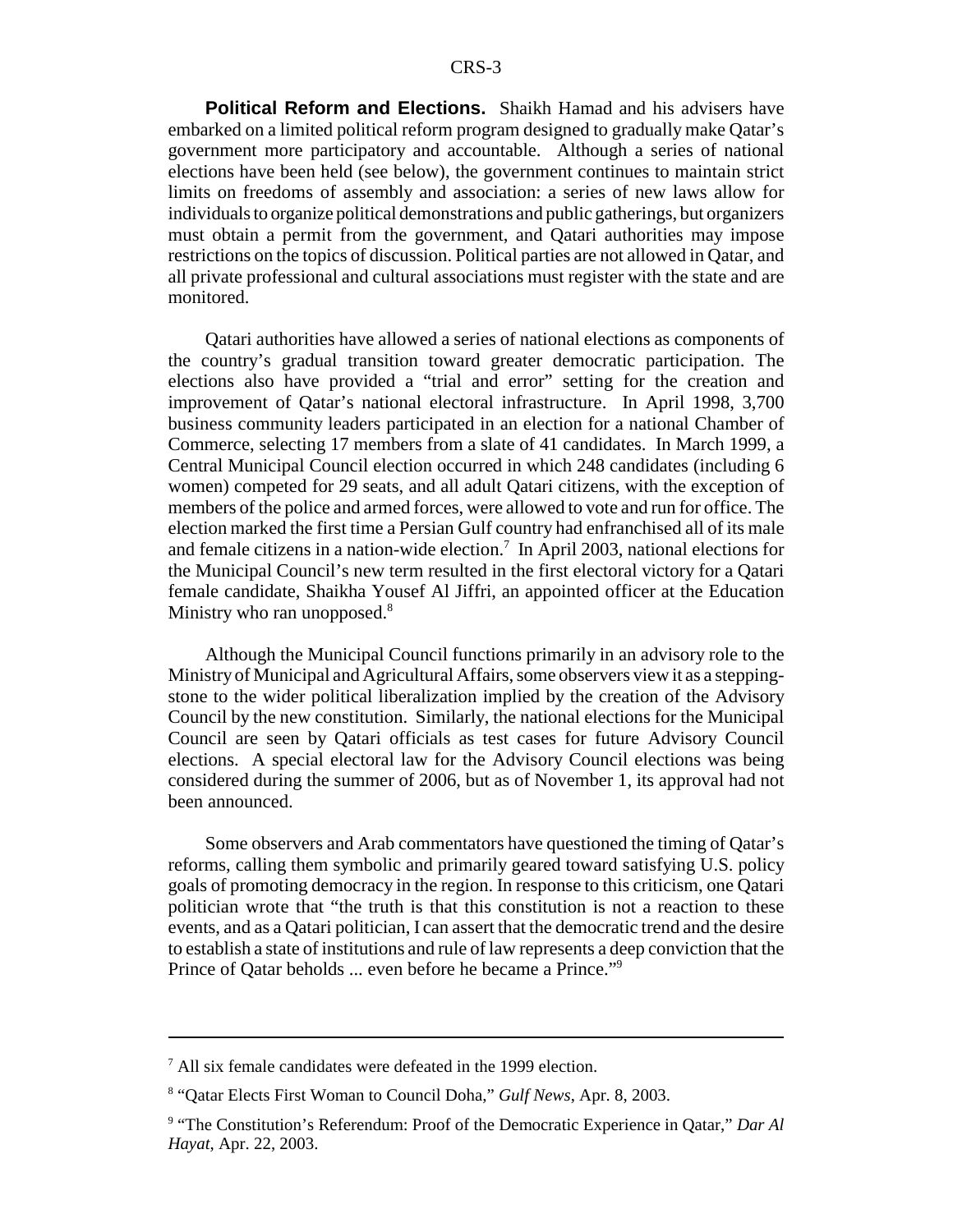#### **Human Rights and Social Issues**

**Human Rights.** The U.S. Department of State Country Report on Human Rights for 2005 states that "although there were improvements in a few human rights areas, serious problems remained and new ones emerged."10 According to the report, the rights of non-citizens are at times abused, particularly among domestic servants from the Phillippines and South East Asia. As in other Gulf countries, expatriate laborers are vulnerable to exploitation by employers who capitalize on their fear of deportation. Citizenship is withheld from foreign workers, who outnumber native Oataris in the labor force by an estimated ratio of more than 5 to  $1<sup>11</sup>$ . In December 2004, Qatar announced that it was banning the use of children as camel jockeys, a practice long decried by the international community.

In May 2004, the Emir issued a new labor law, which gives Qatari nationals the right to form associations with legal status and allows workers to go on strike. The new legislation also bans employing youth under the age of 16, sets the working day at eight hours, and grants women equal rights with men, in addition to a paid 50-day maternity leave. Some observers have criticized the new legislation for not extending legal protections to Qatar's large foreign workforce. Critics charge that the labor law places additional restrictions on guest workers by prohibiting non-citizens from forming labor unions and restricting their ability to bargain collectively and to strike.

**Islam and Religious Freedom.**<sup>12</sup> Islam is the official religion of the state of Qatar. Conditional freedom of worship is protected under the constitution, although proselytization by non-Muslims is illegal. Qatar, like Saudi Arabia, officially adheres to the Wahhabi version of Sunni Islam; however, in contrast with Saudi Arabia, Wahhabi tenets are not publicly enforced or strictly adhered to in most public settings.13 Qatar hosts a number of conservative Islamic clerics, including Dr. Yusuf Al Qaradawi, a controversial figure whose views on the conditional legitimacy of suicide bombing and whose outspoken critiques of Israel, the United States, and terrorism have made him a target of criticism from a wide range of observers. During the summer 2006 Israel-Hezbollah war, Qaradawi publicly argued that Muslims should support the activities of Hezbollah and Hamas as legitimate "resistance" activities, based on Quranic injunctions to defend Muslim territory invaded by outsiders.<sup>14</sup>

 $^{10}$  U.S. Department of State, 2005 Country Report on Human Rights Practices in Qatar, Mar. 8, 2006. Available at [http://www.state.gov/g/drl/rls/hrrpt/2005/61697.htm].

 $11$  The new Qatari constitution does not address the rights of foreign guest workers.

<sup>&</sup>lt;sup>12</sup> U.S. Department of State's 2005 International Religious Freedom Report on Qatar available at [http://www.state.gov/g/drl/rls/irf/2005/51608.htm] Released on Nov. 8, 2005

<sup>13</sup> For more on Sunni Islam and Wahhabism, see CRS Report RS21745, *Islam: Sunnis and Shiites*; and CRS Report RS21695, *The Islamic Traditions of Wahhabism and Salafiyya*, both by Christopher M. Blanchard.

<sup>14 &</sup>quot;Islamic Cleric Al-Qaradawi Supports Hizballah, HAMAS," *Al-Jazirah Television* (Doha), OSC Document GMP20060730638004, July 30, 2006. Qaradawi is regarded as conservative by many Muslims, although his declared views on the legitimacy of "struggle" (continued...)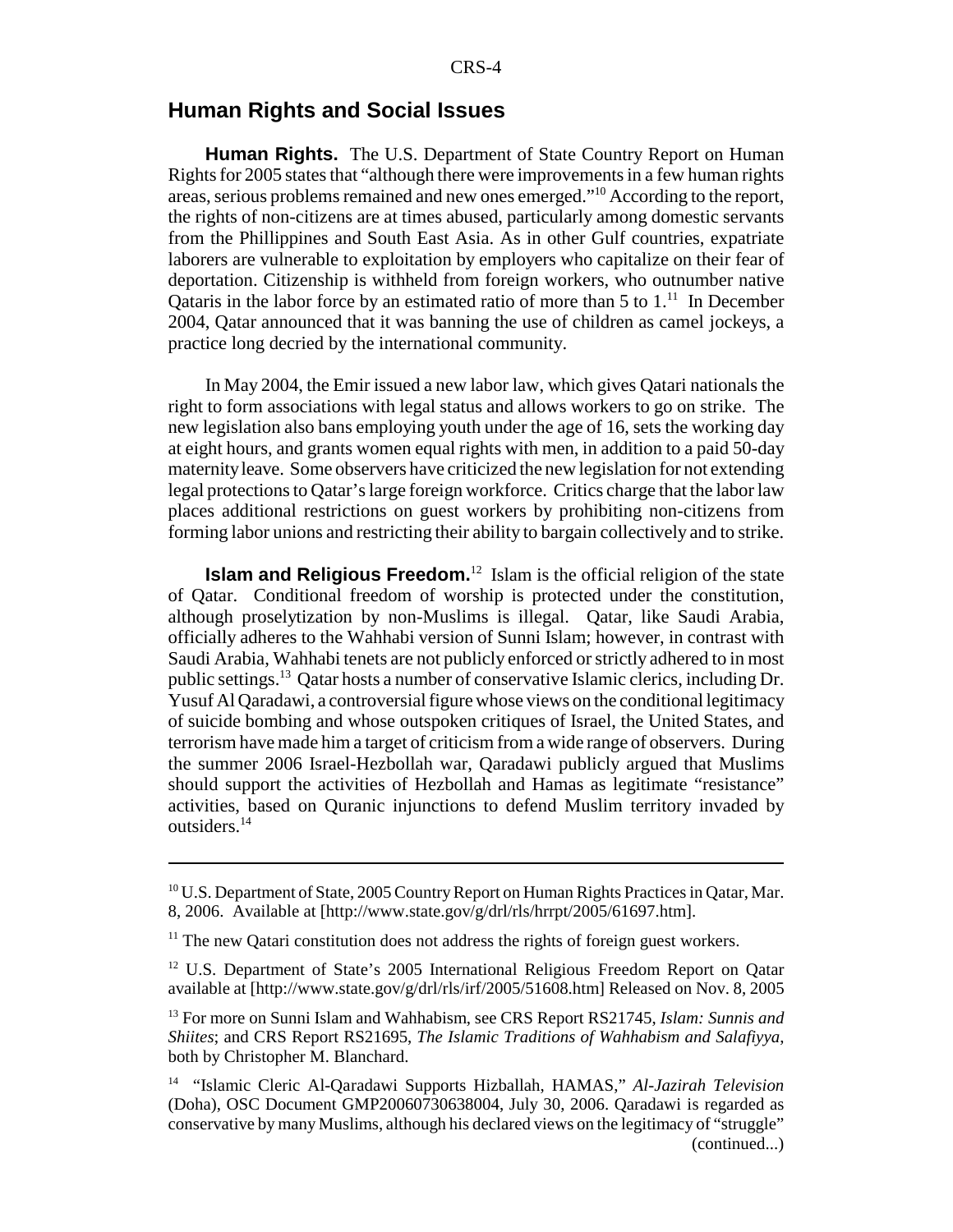In November 2005, the Emir donated a plot of land for the construction of a \$7 million Anglican church: construction began in April 2006.15 Qatar established diplomatic ties with the Holy See in November 2002. Qatar does not ban alcohol, which is available in licensed premises such as the bars of major hotels and clubs.

**Al Jazeera and the Qatari Media.** Shaikh Hamad helped establish the Al Jazeera satellite television news network in 1996 with a \$140 million grant. Since then, the Qatari government has provided most of the channel's funding, as advertising revenue only meets 35%-40% of Al Jazeera's annual operating expenses. Qatari government officials and Al Jazeera executives argue that the station's inability to attract sufficient advertising revenue is a function of the channel's controversial status across the Middle East. These officials and executives allege that other Arab governments exert pressure on companies based in or operating in their countries to refrain from advertising on Al Jazeera, because the channel may provide coverage of internal political, social, and economic developments that are unflattering to ruling regimes or less biased or censored than traditional governmentrun media outlets.16 Al Jazeera devotes less of its air time to coverage of Qatari affairs than of the internal affairs of other Arab states. In 2005, British media reports concerning alleged comments made by President George W. Bush referring to the possible bombing of Al Jazeera headquarters in Doha sparked widespread concern and debate in Qatar, leading some Qataris to question their country's support for U.S. policy initiatives.17

Although the Qatari government lifted formal censorship of the Qatari media by decree in 1995, journalists tend to exercise a degree of self-censorship, particularly with regard to the Emir and his immediate family. Internet service in Qatar is monitored for pornography and other material considered insulting to Islam.

**Education.** Qatar has invested heavily in improving the educational opportunities available to its citizens in recent years. Prominent Qatari women also

 $14$  (...continued)

and "martyrdom operations" against "occupation forces" have made him controversial to some in the Islamic world as well as many in the United States and Israel. He has been criticized by violent Islamic groups for his condemnations of terrorist attacks on civilians. Qaradawi hosts a popular weekly call-in television show on Al Jazeera and frequently delivers sermons in Qatari mosques. He also operates a charitable umbrella organization known as the Union of Good that coordinates the delivery of relief and assistance to Palestinians in the West Bank and Gaza Strip. Some of the Union's member organizations have been described by Israeli sources as fundraisers for Hamas and other Palestinian terrorist groups. For more on the Union of Good, see [http://www.101days.org/] and [http://www.intelligence.org.il/eng/sib/2\_05/funds.htm].

<sup>&</sup>lt;sup>15</sup> The Church of the Epiphany will not feature a steeple or rooftop cross. Michael Theodoulou, "Muslim State to Build first Christian Church for 1,400 Years," *The Times* (London) Nov. 2, 2005.

<sup>&</sup>lt;sup>16</sup> Author meeting at Al Jazeera headquarters, Jan. 2005.

 $17$  The White House refused to comment on the reported comments other than to characterize them as "outlandish and inconceivable." *The Peninsula* (Doha) "Doha Shocked, Sit-in Today," Nov. 24, 2005.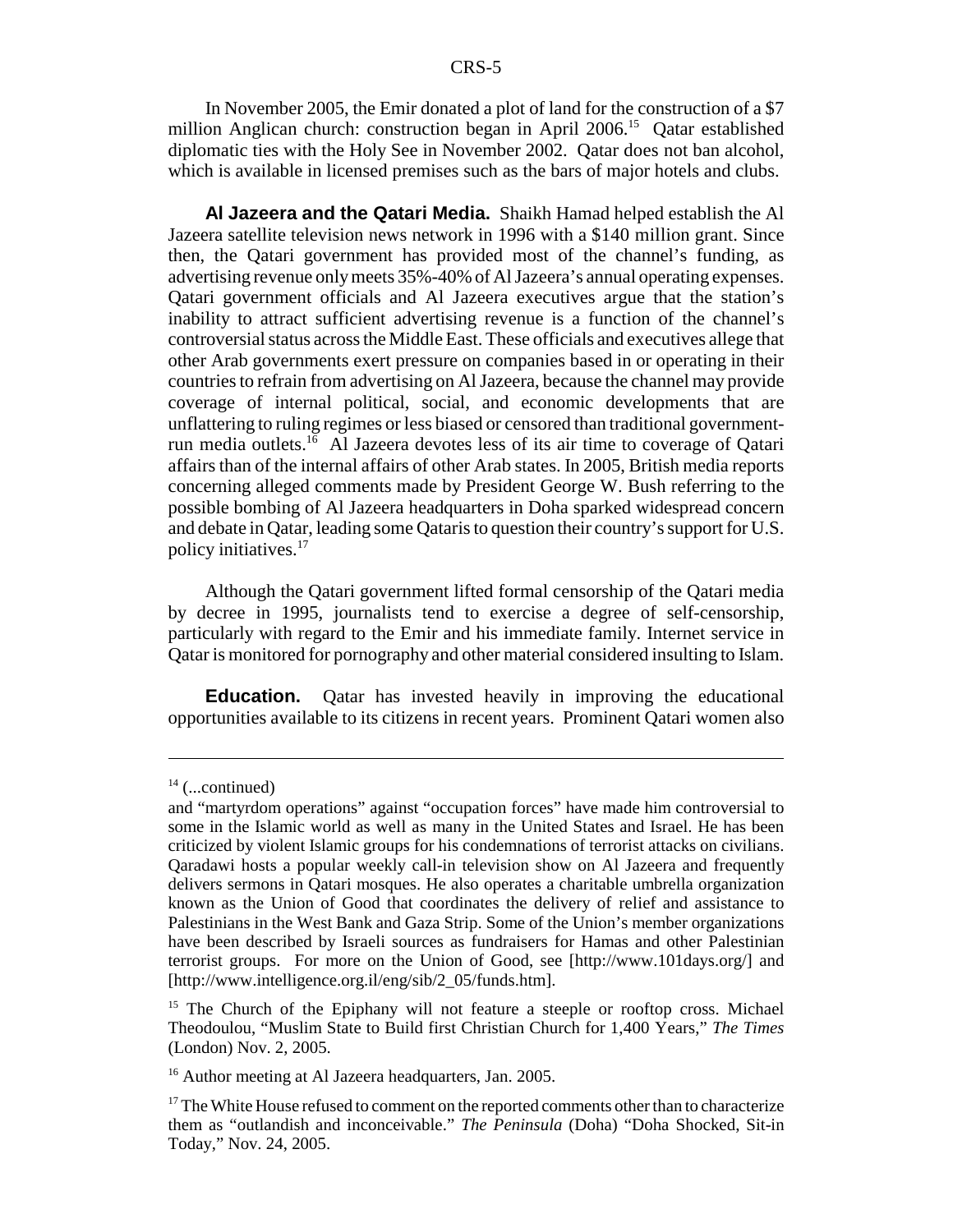have taken a leading role in a number of education reform programs. On May 5, 2003, Shaikh Hamad appointed Shaikha Bint Ahmed Al Mahmoud, daughter of the Minister of State for Foreign Affairs, as Minster of Education. This appointment signified the first appointment ever of a female cabinet minister in any Persian Gulf state. In October 2003, Shaikha Mozah Bint Nasser Al Missned, one of Shaikh Hamad's wives, helped launch Qatar's new "Education City," a state-of-the-art campus complex in Doha that offers degrees from several U.S. universities including Weill Cornell Medical College, Georgetown University's Edmund A. Walsh School of Foreign Service, Texas A&M University, Virginia Commonwealth University, and Carnegie Mellon University. Shaikha Mozah serves as the Chairperson of the Qatar Foundation, which directs Education City's activities.<sup>18</sup> The RAND Corporation has evaluated and recommended reform options for Qatar's primary, secondary, and postsecondary education systems and operates a public policy analysis center in cooperation with the Qatar Foundation on the Education City campus.

## **Economic Overview**

Oil and natural gas production is the mainstay of Qatar's robust economy, which has experienced an average annual growth rate of 7.9% over the last five years. Income from oil sales accounts for nearly 70% of government revenues. Japan, South Korea, and Singapore are the leading importers of oil from Qatar. With regard to Qatar's economy, in a major departure from his more conservative-minded father, Shaikh Hamad has borrowed heavily from foreign banks since the late-1990s in order to modernize Qatar's energy infrastructure. The efforts have produced significant returns, with annual growth projections for 2007 and 2008 nearing 9.5%.

**Oil and Natural Gas Production.** Qatar Petroleum (QP), the state-owned oil company, has increased its output from 593,000 barrels per day (b/d) in 1999 to over 840,000 b/d in July and August  $2006<sup>19</sup>$  However, with oil reserves likely to be exhausted by 2026 at current production rates, Qatar is rapidly moving to exploit its vast natural gas reserves.<sup>20</sup> As part of a long-term development strategy, Qatar has tapped international financial markets and invited foreign investment in recent years in order to finance the expansion of its gas extraction and liquified natural gas (LNG)

<sup>&</sup>lt;sup>18</sup> For more information on Education City and the Qatar Foundation, which oversees its activities, see the Foundation's website, available at [http://www.qf.edu.qa/output/ Page1.asp].

<sup>&</sup>lt;sup>19</sup> Qatar is the smallest oil producing member of OPEC. Revenues from petroleum exports account for 60%-70% of government revenues. Sources: Economist Intelligence Unit, October 2006, and CIA World Fact Book, November 2006.

<sup>&</sup>lt;sup>20</sup> With proven oil reserves of 15.2 billion barrels, Qatar has far less oil than the major Persian Gulf producers, such as Kuwait (96.5 billion barrels), Iraq (112 billion barrels), and Saudi Arabia (252 billion barrels). However, Qatar has the third largest natural gas reserves in the world behind Russia and Iran. Qatar's supply of natural gas doubled in 2002, when surveyors discovered new gas deposits in Qatar's north field.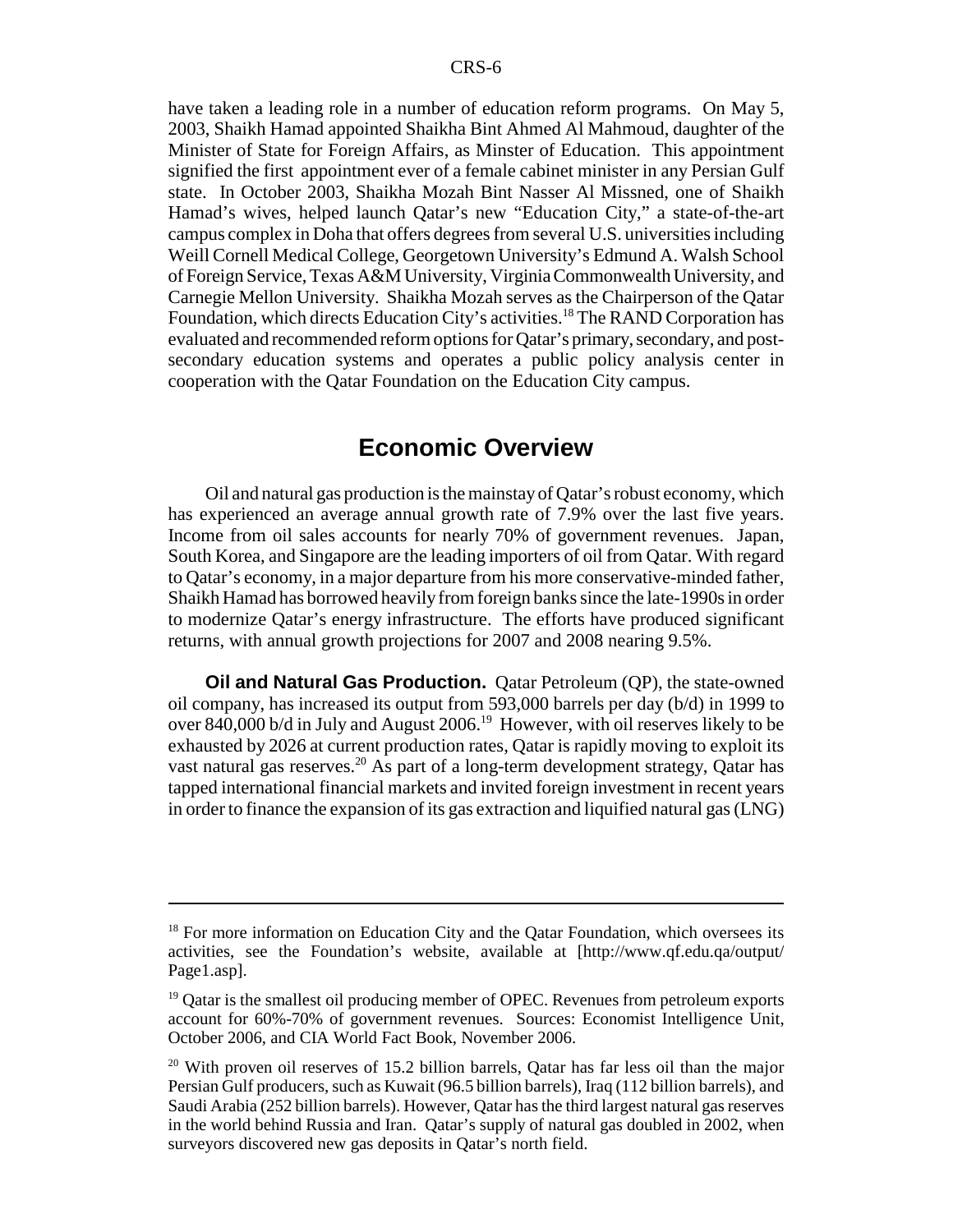production facilities.21 The Export-Import Bank of the United States has provided over \$1 billion dollars in loan guarantees to support the development of Qatar's gas production facilities in cooperation with a range of U.S., European, and Asian companies, banks, and export credit agencies. $^{22}$ 

Qatar intends to expand its yearly LNG output, which is not subject to OPEC production quotas, from 4.5 million tons per annum in 2002 to 14 - 18 million tons per annum by 2010. Although Qatar's LNG industry has low capital costs due to government investment, it has high operational costs, which has required Qatar to develop economies of scale in order to be more competitive with established LNG exporters such as Indonesia and Nigeria.<sup>23</sup> The large natural gas production and shipping facilities at the coastal city of Ras Laffan in northern Qatar serve as the main site for the country's gas development projects, with several independent gas production and conversion "trains" linked to corresponding fields and contracted export markets.

Qatar has signed several agreements with U.S. energy companies (ConocoPhillips and ExxonMobil) and other international companies to develop facilities to export LNG to the United States, the UK, Spain, Italy, South Korea, Taiwan, and India. Qatar also is in the midst of several gas to liquids (GTL) projects and aims to become the largest GTL producer in the world. Under Project Dolphin, Qatar had plans to to build underwater pipelines to export natural gas to Kuwait, Oman, and the United Arab Emirates, although objections from Saudi Arabia have limited progress in some cases (see "Qatari Foreign Policy," below). Qatari government officials estimate that natural gas revenues will outstrip oil income as natural gas production projects come online.

## **U.S.-Qatari Relations**

A U.S. embassy was established in Doha in 1973, but U.S. relations with Qatar did not blossom until after the 1991 Persian Gulf war. In the late 1980s, the United States and Qatar engaged in a prolonged diplomatic dispute regarding Qatar's black

 $21$  Qatar's government has a 60%-70% stake in two joint partnerships with foreign firms, including ExxonMobil (USA), TotalFinaElf (France), KoGas (South Korea), and Matsui (Japan). In February 2005, Qatar Petroleum signed a \$7 billion agreement with Shell and a \$12 billion agreement with ExxonMobil to export natural gas to the United States and Europe.

 $^{22}$  For example, since 1996, the Export Import Bank has provided loan guarantees to support the export of U.S. equipment and services for the construction of facilities at Ras Laffan, including most recently, the construction of natural gas liquefaction plants and facilities associated with the QatarGas II and III projects. See Export Import Bank of the United States, "Ex-Im Bank \$930 Million Guarantee Supports U.S. Exports to Build LNG Plant in Qatar," Nov. 18, 2004; and Export Import Bank of the United States, "Ex-Im Bank Finances QatarGas 3 Liquid Natural Gas Complex, Dec. 15, 2005.

<sup>&</sup>lt;sup>23</sup> Meeting with Qatar Petroleum, Qatar Gas, and Ras Gas executives, Ras Laffan, Qatar, Jan. 2005.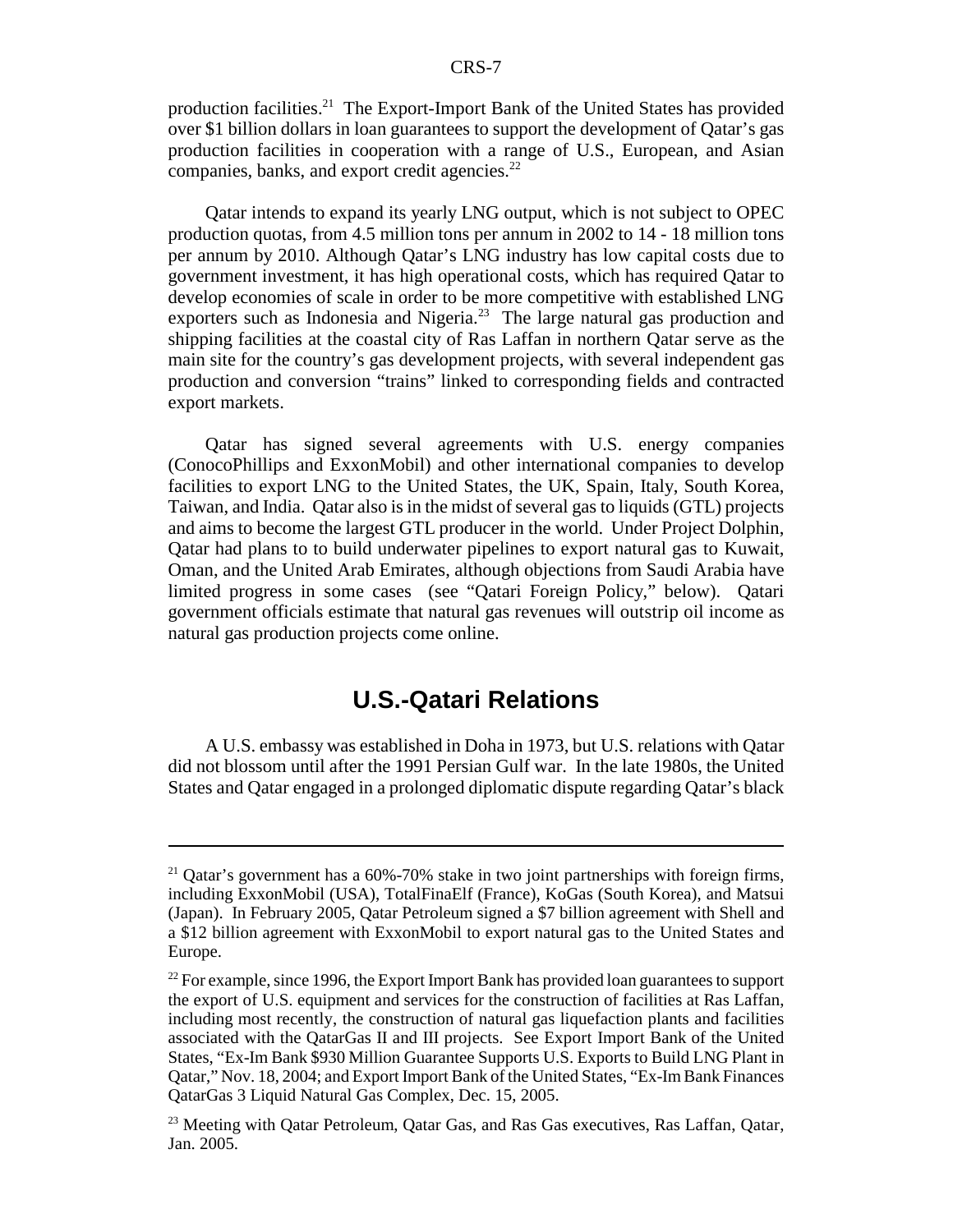market procurement of U.S.-made Stinger anti-aircraft missiles.<sup>24</sup> The dispute froze planned economic and military cooperation, and Congress approved a ban on arms sales to Qatar (Section 566(d), P.L.100-461) until the months leading up to the 1991 Gulf War, when Qatar allowed coalition forces to operate from Qatari territory and agreed to destroy the missiles in question.<sup>25</sup> In January 1991, Qatari armored forces helped coalition troops repel an Iraqi attack on the Saudi Arabian town of Kafji, on the coastal road leading south from Kuwait into Saudi Arabia's oil rich Eastern Province.<sup>26</sup> In June 1992, Qatar signed a defense cooperation agreement with the United States, opening a period of close coordination in military affairs that has continued to the present.

The United States promptly recognized the assumption of power by Shaikh Hamad in June 1995 and has welcomed Qatar's defense cooperation, as well as Qatari political, economic, and educational reform efforts since that time. Qatari-U.S. defense relations have expanded over the last 15 years to include cooperative defense exercises, equipment pre-positioning, and base access agreements, although Qatari officials have been, at times, critical of U.S. military operations in the Persian Gulf.<sup>27</sup> U.S. concerns regarding alleged material support for terrorist groups by some Qataris, including members of the royal family, have been balanced over time by Qatar's counterterrorism efforts and its broader, long-term commitment to host and support U.S. military forces being used in ongoing operations in Iraq, Afghanistan, and the global war on terrorism. Today, Qatari-U.S. relations remain cordial and close. Since September 2005, Qatar has donated\$100 million to victims of Hurricane Katrina in the U.S. Gulf states. The U.S. has provided limited counterterrorism aid to Qatar to support the development of its domestic security forces (see **Table 1** below), and the Export-Import Bank has provided over \$2 billion in loan guarantees to support various natural gas development projects in Qatar since 1996.

 $24$  Qatar defended its procurement of the missiles in protest of the sale of similar missiles by the United States to Bahrain, which Qatar had an unresolved border dispute with until 2001. Elaine Sciolino, "Qatar Rejects U.S. Demand For Return of Illicit Stingers," *New York Times*, June 28, 1988; Patrick E. Tyler, "U.S. Drawn Into Gulf Dispute - Stray Stingers Tied To Qatar-Bahrain Tiff," *Washington Post*, October 6, 1988.

<sup>&</sup>lt;sup>25</sup> The ban was formally repealed by the Foreign Operations, Export Financing, and Related Programs Appropriations Act of 1991 (Section 568(b), P.L.101-513). The Conference Report on H.R. 5114, Foreign Operations, Export Financing, and Related Programs Appropriations Act, 1991 (H. Rept. 101-968) inserted Senate language (Amendment No. 144) that repealed the ban based on information provided by the Secretary of Defense "that it is in the national interest to reestablish United States-Qatari security relations because of their support for United States troops in the Middle East."

<sup>26</sup> Thomas Ferraro, "Allies Retake Saudi City," *United Press International*, January 31, 1991; and Joseph Albright, "Marines Take Credit for Khafji Victory," *Atlanta Journal and Constitution*, Feb. 3, 1991.

 $27$  Qatari officials at times took steps to distance themselves from Operation Southern Watch and associated U.S. and coalition air strikes in the southern no-fly zone of Iraq.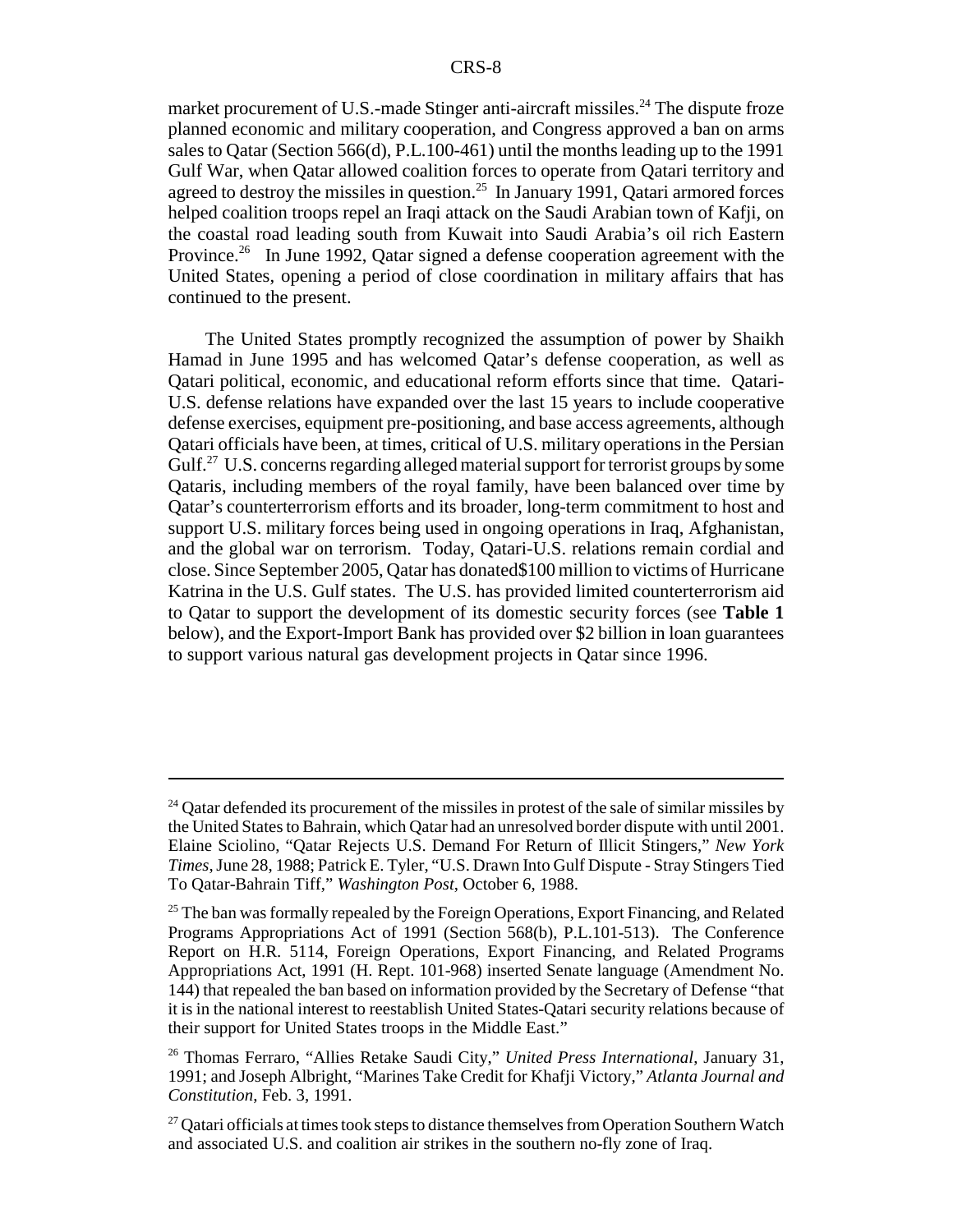| Account      | <b>FY2005 Actual</b> | <b>FY2006 Estimate</b> | <b>FY2007 Request</b> |
|--------------|----------------------|------------------------|-----------------------|
| $NADR-ATA^a$ | 1.379                | 1.274                  | 1.493                 |
| NADR-CTF     |                      | 300                    |                       |

## **Table 1. U.S. Aid to Qatar FY2005-2007**

(\$ thousands)

**Source:** U.S. Department of State, FY2007 Congressional Budget Justification for Foreign Operations.

a Through the end of FY2006, over \$3.3 million in Nonproliferation, Anti-terrorism, De-mining and Related Programs - Anti-terrorism Assistance (NADR - ATA) has been provided to train over 500 Qatari security officers and officials since FY1987.

### **Defense, Security, and Terrorism**

**U.S.-Qatar Defense Cooperation.** With its small territory and narrow population base, Qatar relies to a large degree on external cooperation and support for its security. With a personnel strength of 11,800, Qatar's armed forces are the second smallest in the Middle East.<sup>28</sup> Qatar, like other Gulf states, contributes military units to a small Gulf Cooperation Council rapid deployment force of 5,000 - 10,000 known as Peninsula Shield. France has provided approximately 80% of Qatar's arms inventory. Since the 1991 Gulf war, Qatar has pursued a limited program of force modernization. To date, however, it has not purchased significant U.S. weapons systems.

The Al Udeid airbase south of Doha, the Qatari capital, serves as a logistics, command, and basing hub for U.S. operations in Afghanistan and Iraqi. Nearby Camp As Sayliyah is the largest pre-positioning facility of U.S. military equipment in the world. Qatar invested over \$1 billion to construct the Al Udeid air base during the 1990s: it did not have an air force of its own at the time. Qatar's financing and construction of the state-of-the-art air force base at Al Udeid was widely interpreted to be a tacit invitation to deeper cooperation with U.S. military forces, and U.S. access to the base there was formalized in late 2000. In April 2003, the U.S. Combat Air Operations Center for the Middle East moved from Prince Sultan Airbase in Saudi Arabia to Qatar's Al Udeid. Qatar is currently contributing \$400 million to U.S. efforts to upgrade and construct facilities there, including a new air operations command center.<sup>29</sup>

**Internal Security.** Terrorist attacks in Saudi Arabia during 2003 and 2004 forced U.S. and Qatari officials to focus on Qatar's internal security, as analysts have expressed concern that Al Qaeda operatives displaced by an ongoing Saudi

 $28$  Bahrain, with an estimated 11,000-member force, has the smallest.

<sup>&</sup>lt;sup>29</sup> Michael R. Gordan and Eric Schmitt, "U.S. Will Move Air Operations to Qatar Base," *New York Times*, Apr. 28, 2003; and Eric Schmitt, "Pentagon Construction Boom Beefs Up Mideast Air Bases," *New York Times*, Sept. 18, 2005.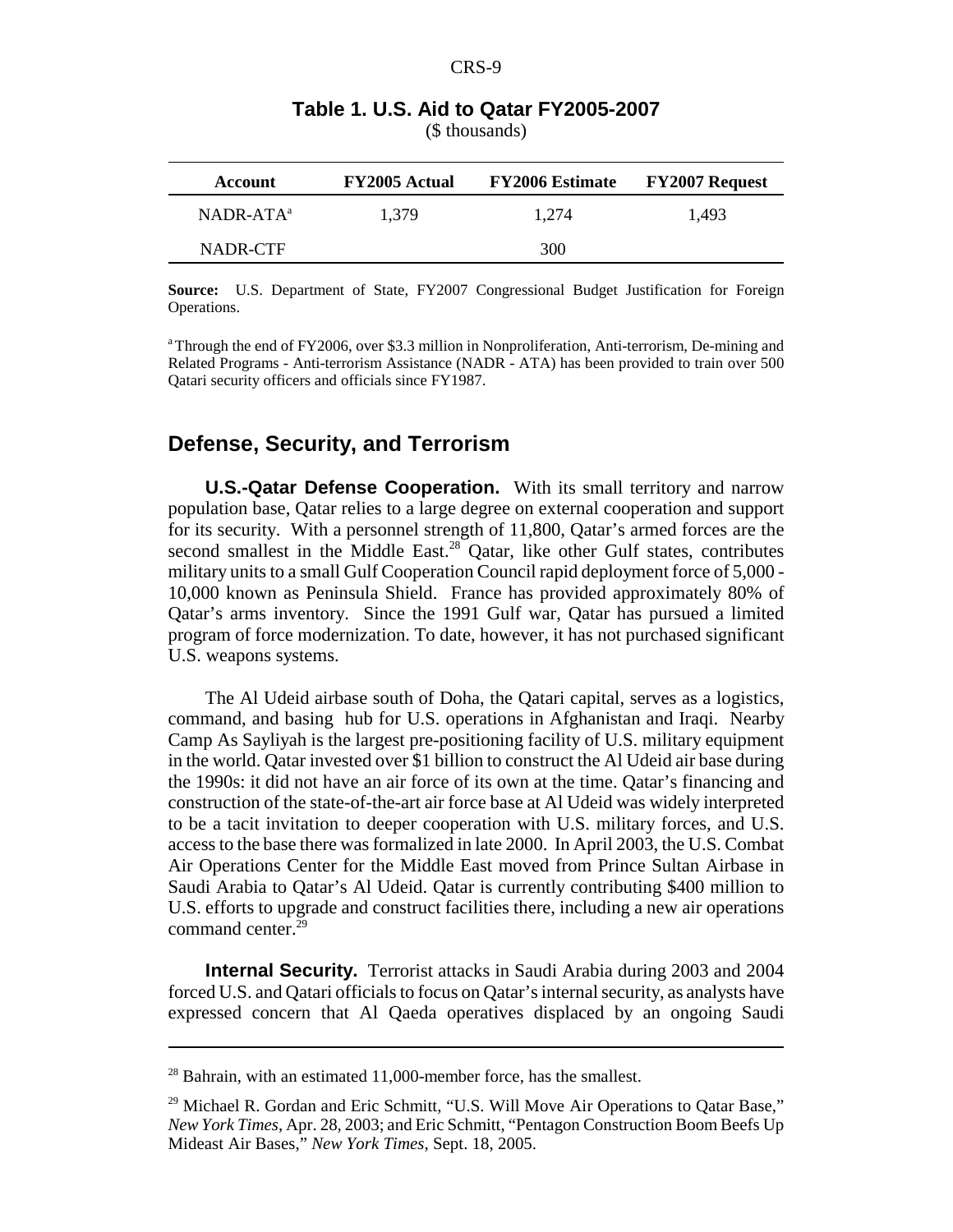crackdown or other local terrorist cells could try to establish a presence and destabilize Qatar. In November 2004, the U.S. State Department issued a warning of a possible terrorist attack against a hotel or hotels used by Americans in Doha. The warning expired without incident. On March 19, 2005, an Egyptian national carried out a car bomb attack at a theater popular with Western expatriates on the outskirts of the capital city of Doha. The car bombing, the first terrorist incident of its kind in Qatar, killed one British citizen and wounded twelve others. The suicide bomber was an engineer employed at Qatar Petroleum, and authorities have been unable to definitively link him to Al Qaeda or other terrorist groups. The attack came on the second anniversary of the beginning of Operation Iraqi Freedom and a week after an Al Qaeda leader in Saudi Arabia called for a new wave of attacks against Western interests in the Persian Gulf. The Qatari Ministry of the Interior is responsible for internal security and is legally empowered to detain suspects without trial for up to two years.

**Terrorism Concerns.** According to the 9/11 Commission Report and former U.S. government officials, royal family member and current Qatari Interior Minister, Shaikh Abdullah bin Khalid Al Thani, provided safe harbor and assistance to Al Qaeda leaders during the 1990s, including the suspected mastermind of the September 11 hijacking plot, Khalid Shaikh Mohammed.<sup>30</sup> Former U.S. officials and leaked U.S. government reports state that Osama Bin Laden also visited Doha twice during the mid-1990s as a guest of Shaikh Abdullah bin Khalid, who then served as Qatar's Minister for Religious Endowments & Islamic Affairs, and, later, as Minister of State for Internal Affairs. During a January 1996 visit to Doha, Bin Laden reportedly "discussed the successful movement of explosives into Saudi Arabia, and operations targeted against U.S. and U.K. interests in Dammam, Dharan, and Khobar, using clandestine Al Qaeda cells in Saudi Arabia."<sup>31</sup> According to other accounts,

<sup>&</sup>lt;sup>30</sup> According to the  $9/11$  Commission Report, Khalid Shaikh Mohammed provided financial support to a co-conspirator in the 1993 World Trade Center bombing while living in Qatar and later moved his family to Qatar at Shaikh Abdallah bin Khalid Al Thani's suggestion. The Report also states that Mohammed "claims that Sheikh Abdallah was not a member, financier, or supporter of al Qaeda," and that Mohammed admitted "that Abdallah underwrote a 1995 trip [Mohammed] took to join the Bosnia jihad." Final Report of the National Commission on Terrorist Attacks Upon the United States (The 9/11 Commission Report), pp. 73, 147-8, 488-9. The Emir named Shaikh Abdullah bin Khalid Al Thani to the post of Minister of Interior in January 2001, a post he continues to hold. His deputy, Minister of State for Interior Affairs Abdallah bin Nasir bin Khalifa Al Thani, currently serves as the official ministry liaison to foreign governments, including the United States. James Risen and David Johnston, "Qaeda Aide Slipped Away Long Before Sept. 11 Attack," *New York Times*, Mar. 8, 2003; Josh Meyer and John Goetz, "Qatar's Security Chief Suspected of Having Ties to Al Qaeda," *Los Angeles Times*, Mar. 28, 2003.

<sup>&</sup>lt;sup>31</sup> Memorandum from the Department of Defense to the Senate Select Committee on Intelligence partially reprinted in Steven F. Hayes, "Case Closed," *Weekly Standard*, Nov. 24, 2003. Pentagon spokesmen responded to the publication of the excerpts from the memorandum in the Hayes article by indicating that the memorandum was a collection of intelligence data from various sources which did not constitute a finished intelligence product. It is unclear if Bin Laden's reported visit was related to preparations for the June 1996 attack on the Khobar Towers military barracks in Saudi Arabia that killed 19 U.S. (continued...)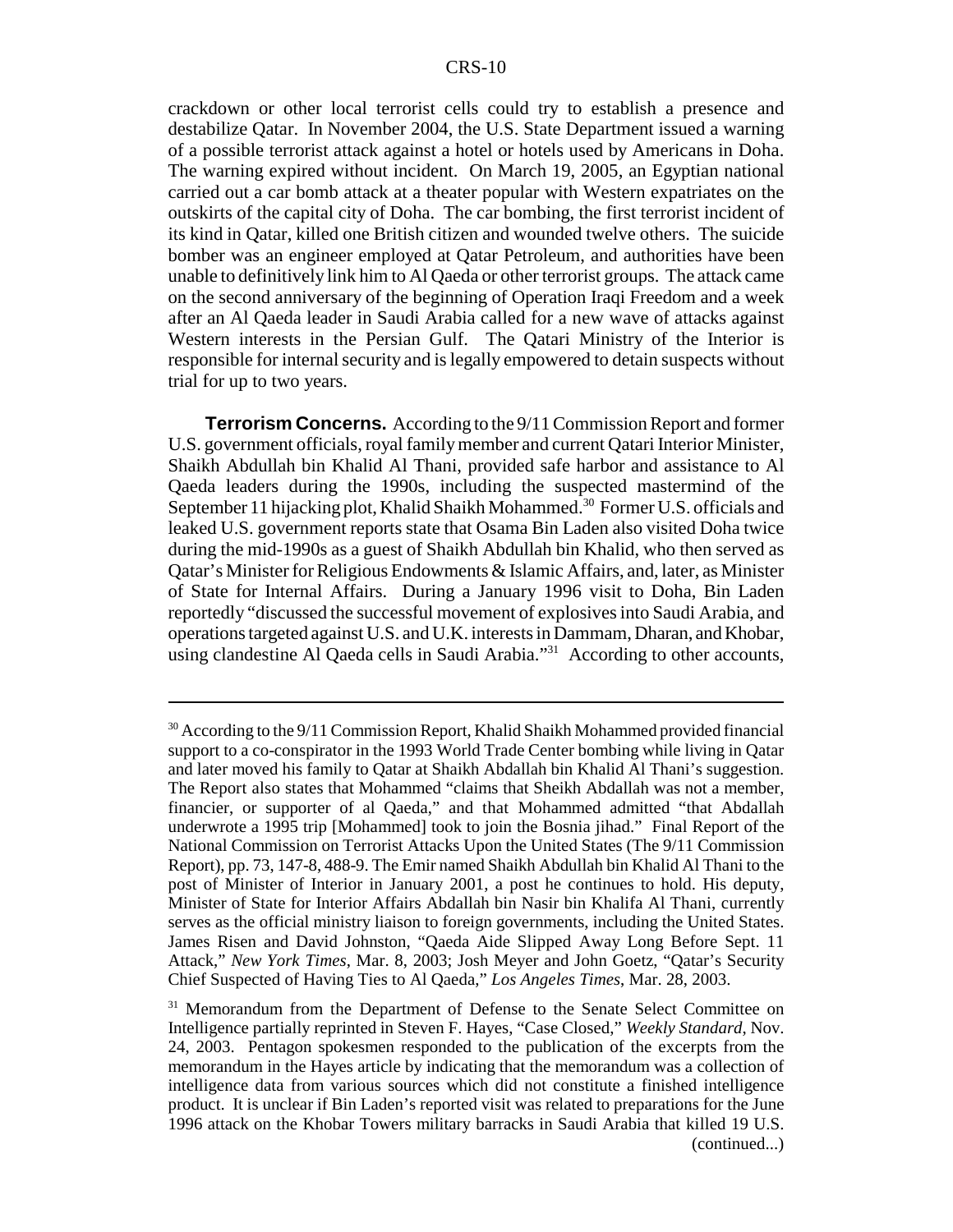#### CRS-11

Shaikh Abdullah bin Khalid welcomed dozens of so-called "Afghan Arab" veterans of the anti-Soviet conflict in Afghanistan to Qatar in the early 1990s and operated a farm where some of those individuals lived and worked over a period of several years.<sup>32</sup>

In January 1996, FBI officials narrowly missed an opportunity to capture Khalid Shaikh Mohammed in Qatar, where he held a government job at Qatar's Ministry of Electricity and Water and had been targeted for arrest in connection with an investigation of his nephew — 1993 World Trade Center bombing mastermind Ramzi Yousef.<sup>33</sup> The FBI dispatched a team to arrest Mohammed, but he fled Qatar before he could be detained. Some former U.S. officials have since stated their belief that a high ranking member of the Qatari government alerted Mohammed to the impending raid, allowing him to flee the country. $34$ 

More recent concerns regarding potential support for terrorism by prominent Qataris have centered around claims that the late Abu Musab Al Zarqawi may have transited Qatar after September 11, 2001 and benefitted from a safehouse and financial support provided by a member of the ruling Al Thani family.<sup>35</sup> Any discussions by Clinton Administration or Bush Administration officials with the government of Qatar regarding these allegations have not been made public. Current U.S. security officials working to ensure the safety and security of U.S. facilities, citizens, and assets in Qatar report that their relationships with Ministry of Interior officials are positive and cooperative.

 $31$  (...continued)

servicemen. Press reporting from the late 1990s cites a former U.S. intelligence official as indicating that the "Qatari individual" who hosted Bin Laden was Abdullah Bin Khalid Al Thani. See James Risen and Benjamin Weiser, "U.S. Officials Say Aid for Terrorists Came Through Two Persian Gulf Nations," *New York Times*, July 8, 1999.

<sup>&</sup>lt;sup>32</sup> James Risen and Benjamin Weiser, "U.S. Officials Say Aid for Terrorists Came Through Two Persian Gulf Nations," *New York Times*, July 8, 1999. James Risen and David Johnston, "Qaeda Aide Slipped Away Long Before Sept. 11 Attack," *New York Times*, March 8, 2003; Josh Meyer and John Goetz, "Qatar's Security Chief Suspected of Having Ties to Al Qaeda," *Los Angeles Times*, Mar. 28, 2003.

 $33$  According to the  $9/11$  Commission Report (p. 147), Khalid Shaikh Mohammed "engaged in extensive international travel during his tenure [at the Ministry of Electricity and Water]... much of it in furtherance of terrorist activity."

<sup>&</sup>lt;sup>34</sup> "The U.S. Attorney obtained an indictment against KSM in January 1996, but an official in the government of Qatar probably warned him about it... In January 1996, well aware that U.S. authorities were chasing him, he left Qatar for good and fled to Afghanistan." 9/11 Commission Report, p. 73. The Report provides the following citation: "Intelligence report, interrogation of KSM, July 23, 2003."

<sup>&</sup>lt;sup>35</sup> Patrick E. Tyler "Intelligence Break Let Powell Link Iraq and Qaeda," New York Times, Feb. 3, 2003.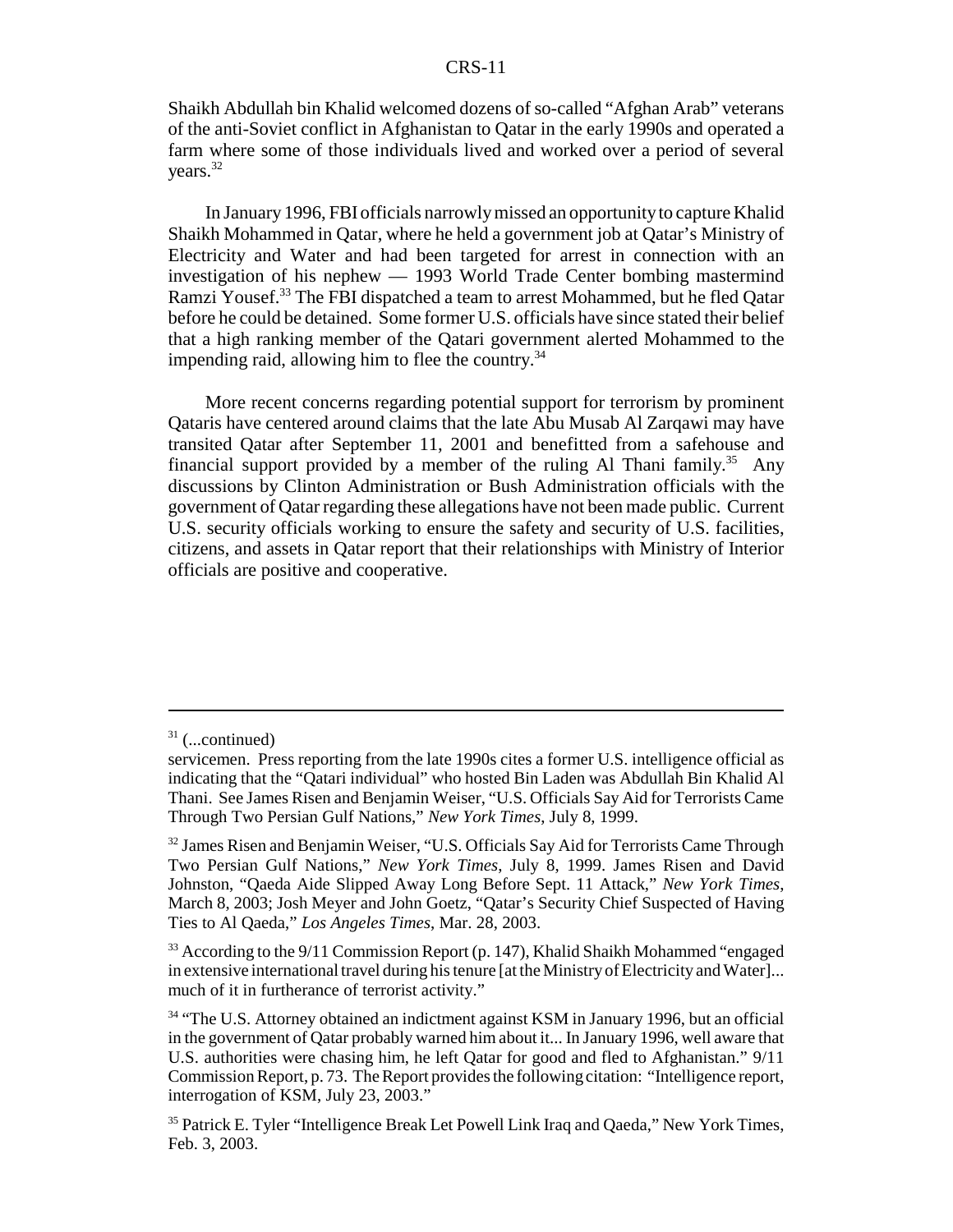**Counterterrorism Support.** The U.S. Department of State has characterized Qatar's counterterrorism support since September 11, 2001 as "significant."36 Qatar's Combating Terrorism Law, passed in March 2004, established definitions of terrorism and terrorist financing and broadened the government's power to detect and prevent terrorist threats and to investigate and prosecute terrorists and their supporters. Qatar also established the Qatar Authority for Charitable Activities (QACA) in March 2004 to monitor the activities of all Qatari domestic and international charitable organizations, including prominent organizations such as the Qatar Charitable Society and the Shaikh Eid bin Mohammed Al Thani Charitable Association. All international financial charity transfers and project verification fall within the jurisdiction of the new  $OACA^{37}$  However, Article 24 of the law establishing the Authority allows the Emir to grant an exemption from QACA oversight to any organization at any time. Qatar's central bank operates a financial intelligence unit (FIU) which monitors activity in Qatar's banking system and serves as a liaison office to similar units in the United States and around the world.<sup>38</sup>

**Assassination of Chechen Terrorist Financier in Doha.** On February 13, 2004, a Chechen national named Zelimkhan Yandarbiyev was assassinated in a car bombing outside a mosque in Doha.<sup>39</sup> In the past, the Russian government had accused Yandarbiyev of funding Chechen terrorist activity. Soon after the bombing, Qatari authorities arrested two Russians and filed criminal charges against them.<sup>40</sup> The United States sent a team of explosive experts to Doha in response to a Qatari request but denied aiding the investigation or arrest of the Russian suspects.<sup>41</sup> In July 2004, a Qatari court sentenced the two Russians to life in prison and subsequently agreed to transfer them to Russian custody and detention.<sup>42</sup> Russian officials have denied that the individuals have been released, although a state television news broadcast in July 2006 characterized the Doha explosion as successful operation by the Russian security services, which has been interpreted by some observers as an indirect admission of responsibility by Russian authorities.<sup>43</sup>

<sup>40</sup> The individuals named are Anatoly Belashkov and Vasiliy Bogachyov. They are described in Russian press sources as "intelligence officers" and "special services agents." A third suspect was not arrested on the basis of diplomatic immunity.

<sup>&</sup>lt;sup>36</sup> Country Reports on Terrorism, Released by the U.S. Department of State - Office of the Coordinator for Counterterrorism, Apr. 27, 2005.

<sup>&</sup>lt;sup>37</sup> Author interview with OACA Chairman Abdul Aziz bin Abdul Rahman bin Hasan Al Thani, Doha, Qatar, Apr. 2005.

<sup>&</sup>lt;sup>38</sup> Meeting with OCB Governor Abdallah bin Khalid Al Attiyah, Doha, Qatar, Apr. 2005.

<sup>39</sup> David Ignatius, "In Qatar, Standing Up to Putin," *Washington Post*, Mar. 16, 2004; and Andrew McGregor, "The Assassination of Zelimkhan Yandarbiyev: Implications for the War on Terrorism," *Terrorism Monitor*, volume 2, Issue 14, July 15, 2004.

<sup>41</sup> *Interfax News Service*, "U.S. Denies Involvement in Qatar's Arrest of Russians," March 22, 2004.

<sup>42</sup> *Interfax News Service*, "Russians Convicted in Qatar Serving Prison Sentences in Russia," December 14, 2005.

<sup>43</sup> *WPS: Defense & Security,* "The Destiny of Yandarbiyev's Killers is Unknown," (continued...)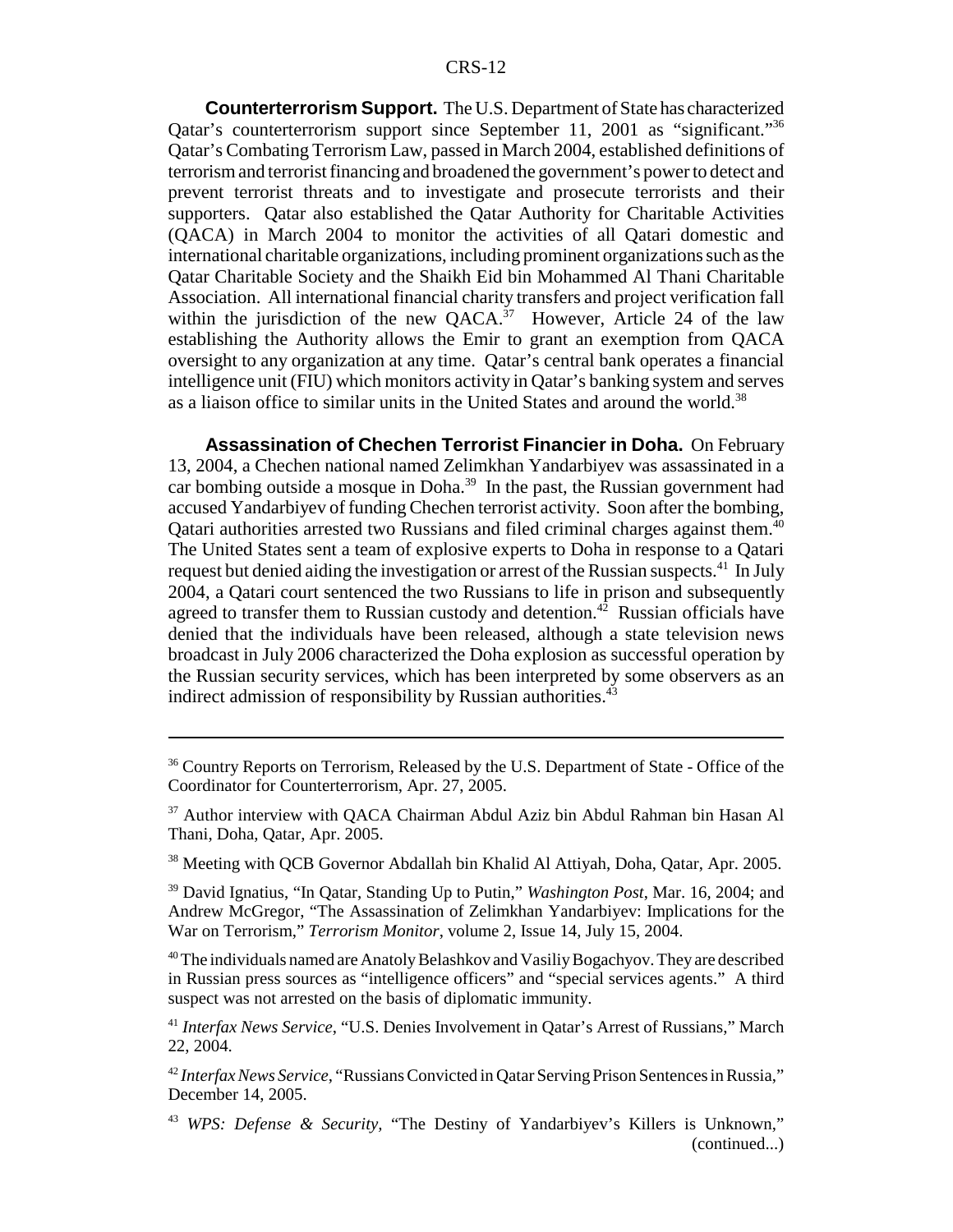#### **Trade and Economic Relations**

Trade between the United States and Qatar has increased since the 1990-1991 Gulf war. U.S. exports to Qatar amounted to \$986 million in 2005, consisting mainly of machinery and transport equipment. U.S. imports from Qatar, mainly fuel and fertilizers, totaled \$447.9 million in 2004. Through June 2006, U.S. exports totaled \$521.6 million and U.S. imports equaled \$141.1 million.<sup>44</sup> Although the bulk of Qatar's trade continues to be with a few European countries and Japan, several U.S. firms, including ExxonMobil, Occidental Petroleum, and Pennzoil are active in the development of Qatar's oil and gas resources. ExxonMobil and an affiliate of Qatar Petroleum are cooperating in the construction of a large LNG terminal (known as Golden Pass) on the Texas coast that is expected to begin receiving Qatari natural gas some time in 2009.<sup>45</sup>

## **Qatari Foreign Policy**

A combination of factors — strains with Saudi Arabia and Bahrain and aspiration to a more influential role in regional affairs — has contributed to Qatar's increasingly independent foreign policy since 1992. Although it was an active member of the allied coalition formed during the 1990-1991 Gulf crisis and participated in post-war security arrangements, Qatar adopted a conciliatory stance toward both Iraq and Iran before the other members of the GCC did. Qatar restored diplomatic ties with Saddam Hussein's regime shortly after the 1991 Gulf war, hosted visits by the Iraqi Foreign Minister, and called for relaxing economic sanctions against Iraq.

Nevertheless, Qatar played an important logistics role in Operation Iraqi Freedom, providing headquarters for the U.S. Central Command and pre-positioning facilities for U.S. tanks and armored personnel carriers. At the same time, the Al Jazeera news network has been criticized by some U.S. officials for being sensationalist in its coverage of U.S. military operations, for inciting violence, and for airing terrorist and insurgent propaganda. On May 8, 2003, President Bush hosted the Emir of Qatar at the White House, thanking him for his steadfast support during Operation Iraqi Freedom and highlighting his role as a reformer. Qatar continues to serve as an important base of operations for U.S. forces in Iraq and Afghanistan. Qatar is a member of the United Nations, the Arab League, the Organization of Islamic Conference, and the Gulf Cooperation Council (GCC).<sup>46</sup> Qatar is also a

 $43$  (...continued)

December 19, 2005; BBC Monitoring Former Soviet Union, "Russian TV Reflects on Killing of "Terrorist Number One" Basayev," July 12, 2006.

<sup>44</sup> United States International Trade Administration, U.S. Department of Commerce, TradeStats Express - National Trade Data, accessed October 11, 2006.

<sup>45</sup> *Natural Gas Intelligence*, "Shakeout of Gulf LNG Projects Begins as ExxonMobil, BP Shelve Plans," August 28, 2006.

<sup>46</sup> The GCC is a sub-regional organization consisting of six states (Saudi Arabia, Kuwait, (continued...)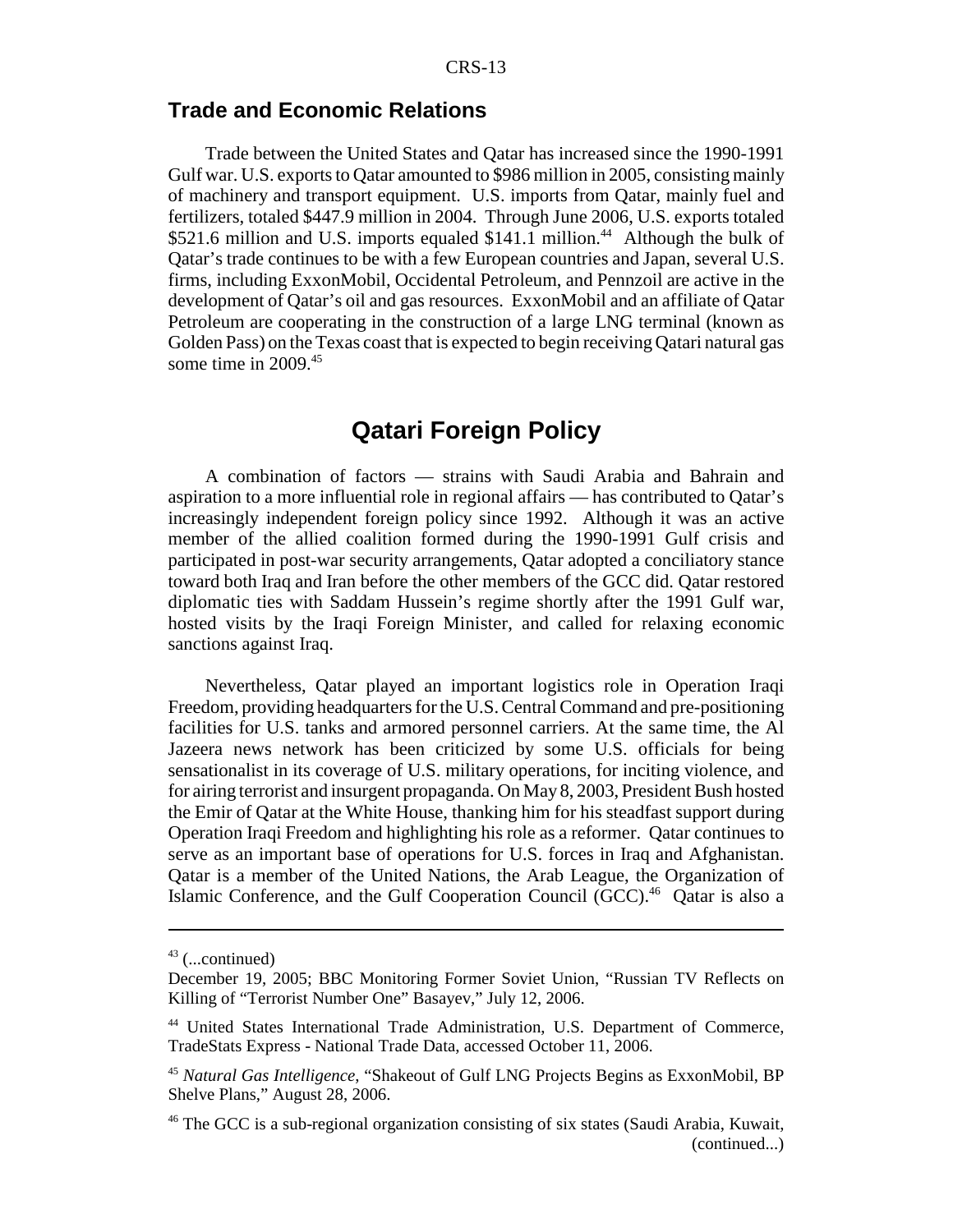#### CRS-14

member of the Organization of Petroleum Exporting Countries (OPEC). Qatar is a non-permanent member of the United Nations Security Council through 2007 and has used this position to support its assertive and independent policies.<sup>47</sup>

#### **Persian Gulf States**

**Bahrain.** Territorial disputes marred Oatar's relations with Bahrain from the early 19th century until recently. Emigrant members of the Kuwait-based Utub tribe settled in Bahrain and northern Qatar during the late  $18<sup>th</sup>$  century, and subsequent political divergences led the leading families of Qatar and Bahrain to jointly claim sovereignty over the Hawar island chain in the waters separating the two states, along with the now-abandoned town of Zubarah on Qatar's northwestern coast. The two states engaged in a number of minor military skirmishes related to the claims over the years. On March 16, 2001, after seven years of deliberations, the International Court of Justice (ICJ) found that Qatar has sovereignty over Zubarah and that Bahrain has sovereignty over the Hawar islands.<sup>48</sup> In June 2006, Qatar and Bahrain signed an agreement to construct a 28-mile causeway, aptly named the "Friendship Bridge," which will connect the two kingdoms.<sup>49</sup> The project is expected to take five years to complete.

**Saudi Arabia.** Historically, Qatar has been deeply affected by political and economic conditions in neighboring Saudi Arabia, particularly by changes in the Al Saud family's control over the eastern province of Al Hasa and the movements of bedouin tribes loyal to the Al Saud into and out of Qatar. During Qatar's preindependence period, the Al Saud family long regarded Qatar as either tacitly or explicitly under its jurisdiction, and various Qatari leaders maintained a degree of autonomy by balancing relationships with the Al Saud and outside powers, such as the Ottoman and British empires. Similarly, the Al Saud sought to preserve their influence on the Qatari peninsula via relationships with bedouin tribes and prominent Qataris, including leading businessmen and rival members of the ruling Al Thani family. Oil concession negotiations provided the impetus to firmly define the international boundary between Saudi Arabia and Qatar during the mid-20th century, and an agreement was reached in 1965. An armed clash along the Saudi-Qatari border in 1992 led to the temporary suspension of the 1965 border agreement

 $46$  (...continued)

Bahrain, Qatar, the United Arab Emirates, and Oman) bordering the Persian Gulf and the Gulf of Oman.

<sup>47</sup> Qatari diplomats attribute Qatar's varied positions on Security Council issues to Qatar's perceived need to represent the positions of other Arab and Muslim states on specific issues as well as to pursue independent political initiatives. Author interview with Qatari officials, Washington, DC, September 2006.

<sup>48 &</sup>quot;The Islands Dispute - Resolved," *Middle East Economic Digest*, Sept. 28, 2001.

<sup>49</sup> Reem Khalifa, "Persian Gulf States Bahrain and Qatar to be Linked Via Causeway," *Associated Press*, June 11, 2006.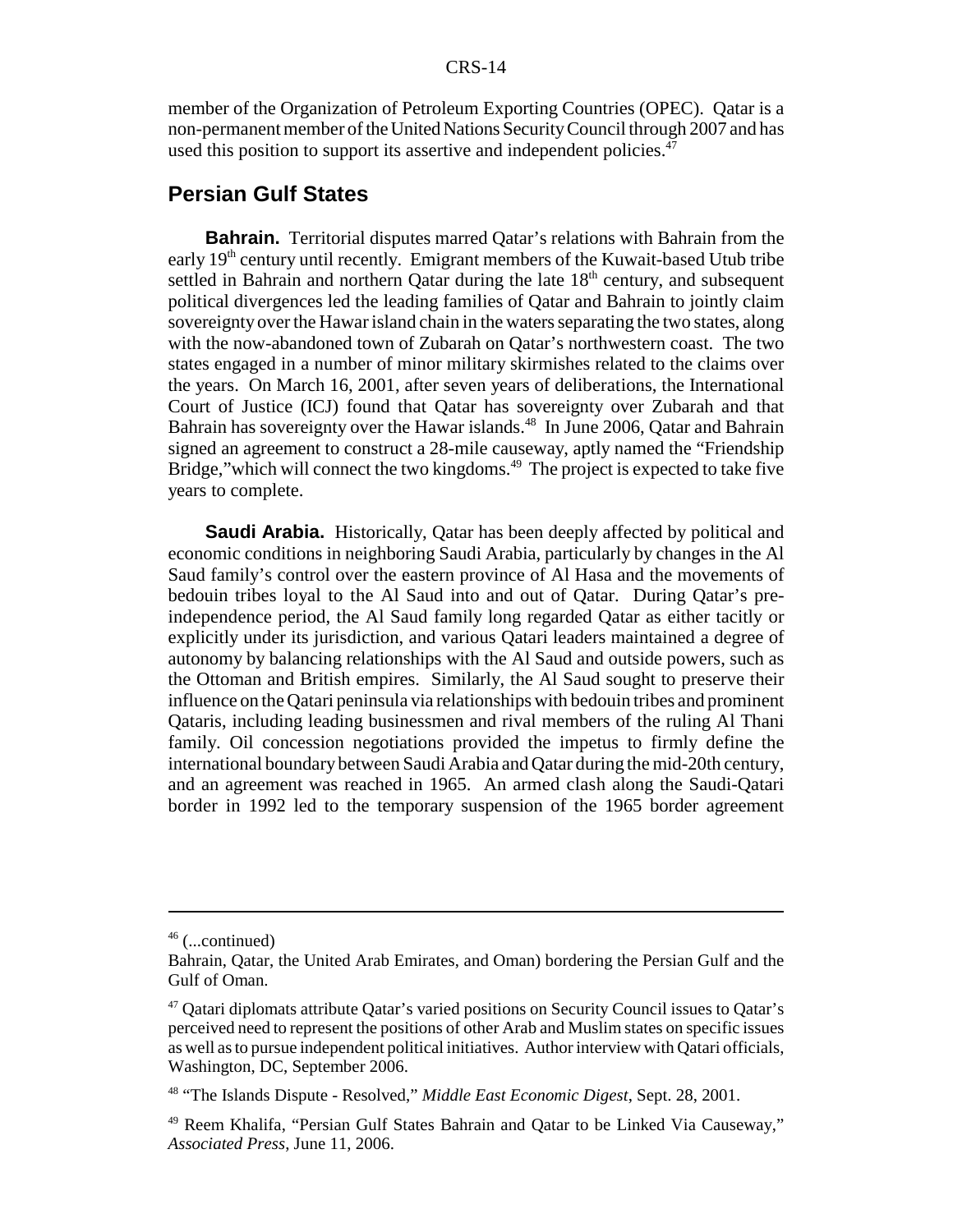between the two countries. The border was demarcated in 1999 following lengthy consultations via a joint technical committee.50

Today, Saudi-Qatari relations are cordial but marked by periodic indications of continuing tension. In 1970, Saudi Arabia supported the former Emir, Shaikh Khalifa, in his effort to depose his predecessor, and some Qatari officials accused Saudi Arabia of supporting the unsuccessful attempt in 1996 by dissident Al Thani family members to restore Shaikh Khalifa following the palace coup that brought Shaikh Khalifa's son Hamad, the current Emir, to power. Since then, differences between the two capitals frequently have been aired in state-affiliated media: Al Jazeera's treatment of Saudi Arabia in its programming has been the most significant point of contention between the two regimes. Saudi Arabia withdrew its ambassador from Doha in September 2002 in protest of an Al Jazeera program that criticized the kingdom's founder, King Abdul Aziz Al Saud. Similarly, Saudi-owned media outlets in London frequently criticize Qatar's foreign policy and question the Qatari government's positions on issues of pan-Arab importance. In October 2006, Qatar announced plans to launch a Doha-based Arabic newspaper that is expected to compete with the dominant Saudi-backed regional newspapers based in London.

Differences between the two governments at times have moved beyond rhetoric, such as in July 2006 when the Saudi Arabian embassy in the United Arab Emirates faxed a notice to financial backers of the \$3.5 billion Dolphin undersea natural gas pipeline project objecting to construction of the link between Qatar and the United Arab Emirates. The Saudi notice reportedly claimed that the pipeline would pass through Saudi territorial waters without Saudi approval. Qatari and Emirati officials downplayed the reports and stated their expectation that the project will not be delayed. Many observers interpreted the step as an indication that Saudi Arabia may have been trying to reassert its historically dominant role in relations among the smaller Gulf states and to underscore its boundary and territorial water claims, some of which have been questioned by sources in the  $UAE$ <sup>51</sup>. As of November 2006, construction has not been interrupted, and the project is expected to deliver the first supply of Qatari gas to Abu Dhabi in early 2007.<sup>52</sup> Prior tension between Qatar and Saudi Arabia disrupted plans for a similar pipeline to link Qatar with Kuwait.

**Iraq.** Relations between Qatar and the new Iraqi government have been limited but friendly. In August 2004, the Iraqi government closed Al Jazeera's bureau office in Baghdad after accusing the station of airing material that incited violence.<sup>53</sup> Saddam Hussein's wife, Sajida Khayrallah Tilfa, and their daughter Hala currently live in Qatar, reportedly at the private invitation of former deputy prime minister

<sup>50</sup> *Agence France-Presse*, "Riyadh and Doha Settle Longstanding Border Dispute," June 7, 1999.

<sup>51</sup> *Platts Oilgram*, "Qatar, UAE Play Down Dolphin Gas Pipeline Fears," Volume 84, Number 175, September 13, 2006.

<sup>52</sup> Economist Intelligence Unit, "Oil and Gas: UAE/Qatar," *Business Middle East*, Oct. 1, 2006; Organization of Asia-Pacific News Agencies, "UAE to get Qatar gas by 07 Q1" Nov. 2, 2006.

<sup>53</sup> Reuters, "Jazeera Says Iraq Closes its Baghdad Office," September 4, 2004.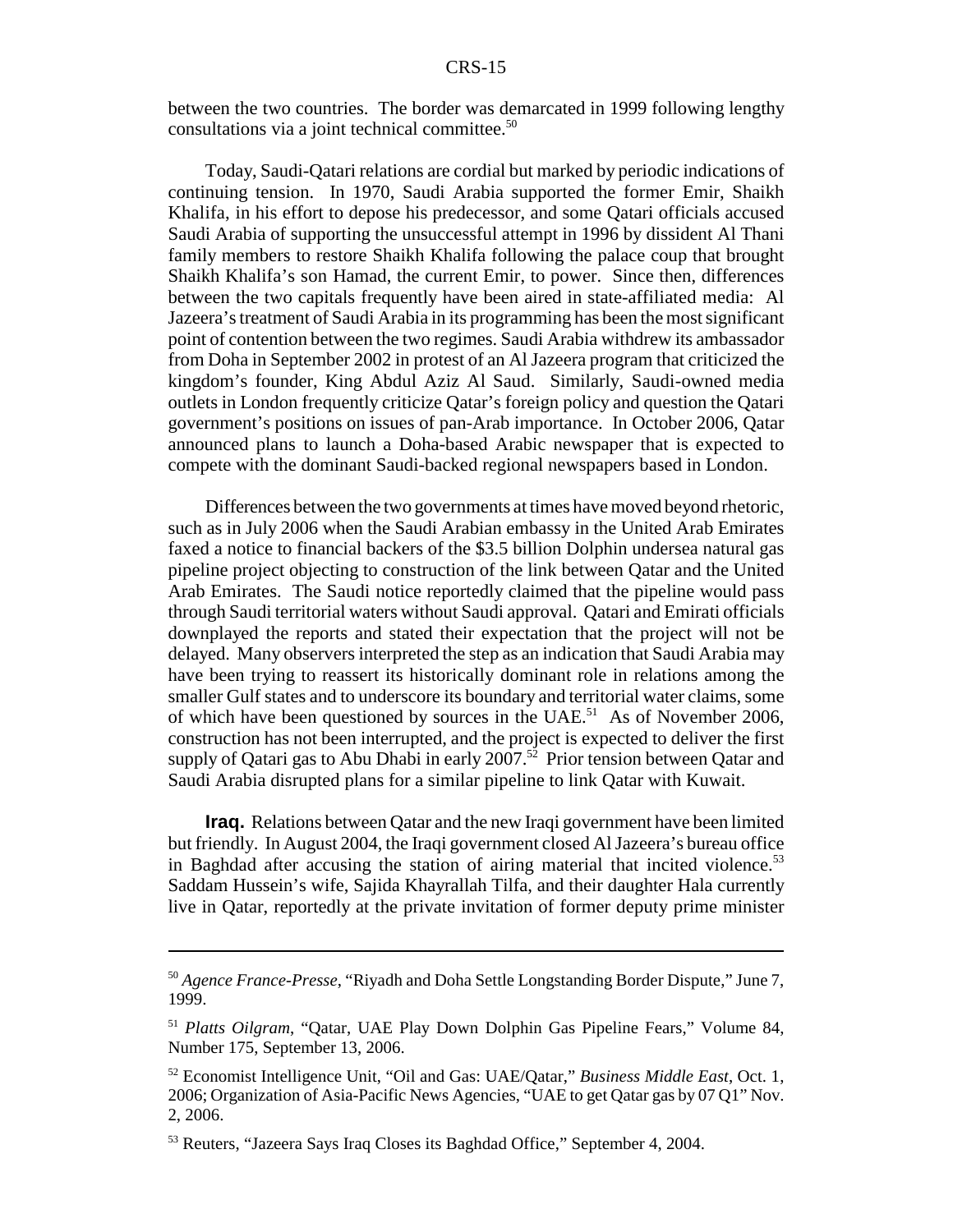Shaikh Mohammed bin Khalifa Al Thani.<sup>54</sup> In 2004, the U.S. Treasury Department designated Sajida and Hala under Executive Order 13315 and recommended that the U.N. Security Council 1518 Committee require that their assets be frozen and transferred to the Development Fund for Iraq.<sup>55</sup> In July 2006, Iraqi authorities listed Saddam's wife on its most wanted list for allegedly providing financial support to insurgents and demanded her extradition to Iraq.<sup>56</sup>

**Iran.** Iran and Qatar have maintained positive relations, in spite of periods when Iran's relationships with the Arab Gulf states otherwise foundered, such as during the Iran-Iraq war and tanker war of the 1980s. Iran and Qatar share the large North Field/South Pars natural gas deposit off the Qatari coast, and related cooperation and negotiations have built on historical commercial and family ties between Qatari and Iranian Arabs. Qatari officials have met frequently with members of Iran's government in Iran and in Qatar in recent years, and the Qatari government regularly advocates for increased dialogue between the GCC states and Iran. Qatar's policy of referring to the Persian Gulf as the Arabian Gulf has led to diplomatic tension with Iran at times. In July 2006, Qatar was the sole member of the United Nations Security Council to oppose Security Council resolution 1696, which called on Iran to "suspend all enrichment-related and reprocessing activities, including research and development, to be verified by the IAEA," and proposed potential sanctions should Iran refuse.

#### **Arab-Israeli Issues and Lebanon**

Although Qatar and Israel do not have formal diplomatic ties, Qatar has been in the forefront of Arab-Israeli talks on expanding economic ties during periods of progress in the peace process. Qatar's position regarding the Arab boycott of Israel is governed by the September 1994 decision by the GCC to terminate enforcement of the indirect boycotts, while maintaining, at least in theory, the primary boycott. Qatar has hosted meetings of multilateral Arab-Israeli working groups and then Israeli Prime Minister Shimon Peres visited in April 1996.

Qatar agreed to the establishment of an Israeli trade mission in Doha, Qatar's capital city, although relations cooled after the peace process slowed down in 1996. Following the outbreak of the second Palestinian uprising in 2000, Qatar claimed to have shut down the office; however, according to Qatari officials, it continued to operate at a very low level.57 Prior to the start of Operation Iraqi Freedom, the Israeli Foreign Ministry closed the trade mission in Doha and evacuated three Israeli envoys

<sup>54</sup> Ian Mather, "Money No Object for Dictator in the Mother of all Trials," *Scotland on Sunday*, December 12, 2004.

<sup>55</sup> U.S. Department of the Treasury, "JS-1242: Treasury Designates 16 Family Members of the Former Iraqi Regime, Submits 191 Iraqi Entities to United Nations," March 18, 2004.

<sup>56</sup> *Associated Press*, "Saddam's Relatives Sought,"July 3, 2006.

 $57$  Meeting with the Oatari Minister of State, Ahmed Abdullah Al Mehmood, Jan. 12, 2003.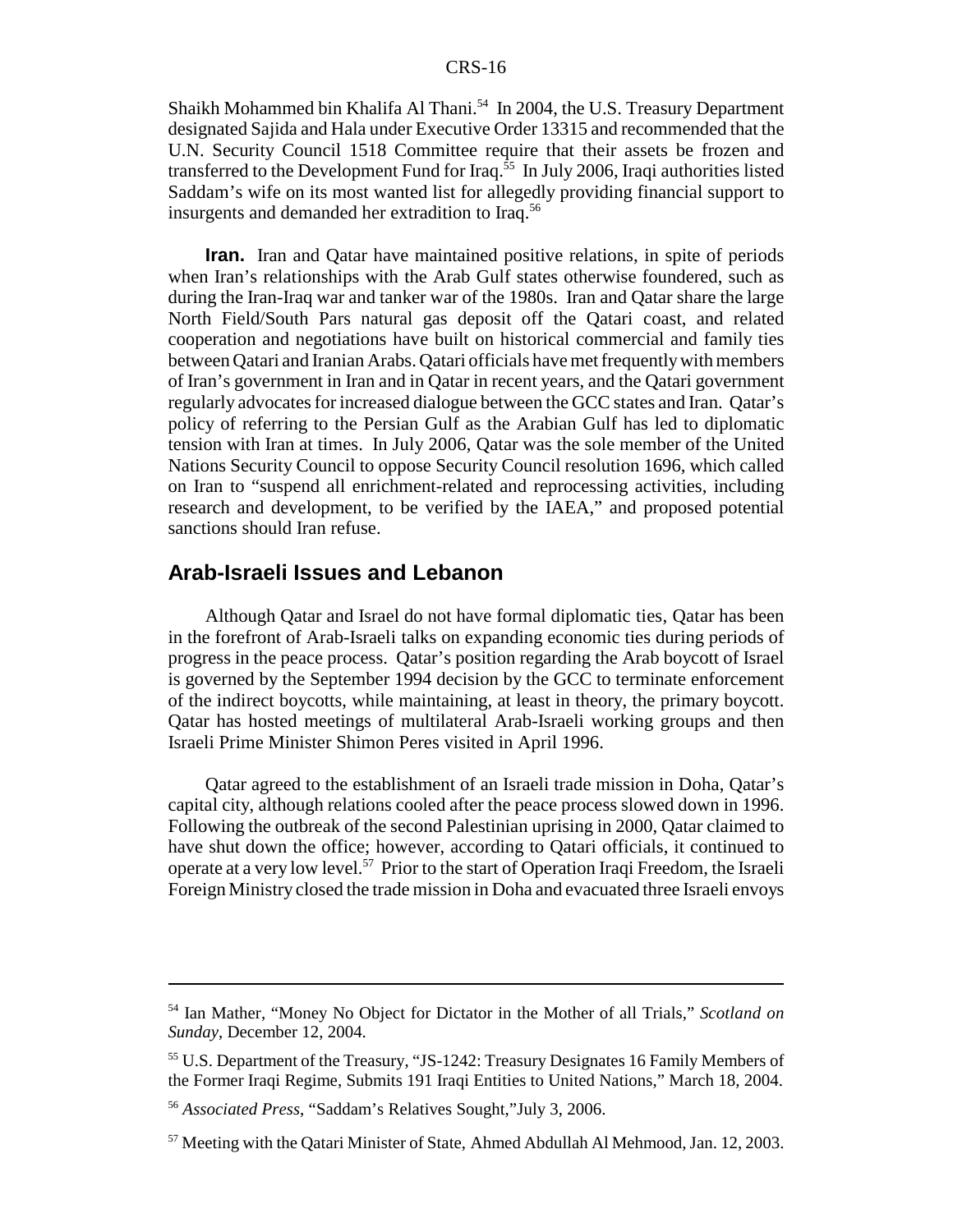#### CRS-17

and their families. Israel promised to reopen the office after the war.<sup>58</sup> Despite pressure from some other Arab states, Qatar hosted the fourth annual Middle East/North Africa Economic Conference (MENA) in November 1997, which brought together Arab and Israeli business and political leaders to discuss regional economic cooperation.

In May 2003, Qatari and Israeli Foreign Ministers met in Paris to discuss ways of reviving the Israeli-Palestinian peace process. The meeting took place only a week after the Emir's visit to Washington, prompting speculation that President Bush encouraged Qatari officials to take a more active role in the peace process. Shaikh Hamad has acknowledged that Qatar is keen to play a role in encouraging negotiations between Israelis and Palestinians, but that it is too early to open full diplomatic ties with Israel. Analysts regard Qatar's exchanges with Israel, though limited, as broadly in accord with U.S. efforts to foster an expanding dialogue between Israel and Arab states.

During the summer 2006 war between Israel and Hezbollah in Lebanon, Qatari leaders were outspoken in their criticism of Israel and other Arab states and used their non-permanent seat on the United Nations Security Council and their own diplomatic initiatives to advance alternative cease-fire, mediation, and peacekeeping proposals. In the aftermath of the war, the Emir praised Hezbollah's "victory"59 and pledged 300 Qatari troops to support the UNIFIL mission. Qatar is very active in supporting reconstruction programs in Lebanon, particularly in southern areas destroyed during the fighting.

Qatar offered \$50 million in financial support to the Hamas-led Palestinian Authority government and has hosted Hamas officials for numerous talks and consultations since January 2006. In October, the Qatari government launched an ultimately unsuccessful round of shuttle diplomacy aimed at resolving differences between Palestinian factions and securing the release of kidnaped Israeli soldier Gilad Shalit by his Hamas captors.<sup>60</sup> Israeli Foreign Minister Tzipi Livni declined a Qatari invitation to participate in an October 2006 democracy conference in Doha because of the presence of Hamas representatives, but an Israeli delegation participated in the conference, led by lower-ranking Foreign Ministry officials.<sup>61</sup>

<sup>58 &</sup>quot;Israel Shuts Qatar Mission, To Reduce Staff in Egypt, Jordan, Mauritania," *Yedi'ot Aharanot*, Mar. 3, 2003, translated by the Foreign Broadcasting Information Service (FBIS), Document ID: GMP20030311000208.

<sup>59</sup> At joint press conference with Lebanese President Emile Lahoud, Shaikh Hamad said: "The Lebanese people and their resistance have achieved the first Arab victory, something we had longed for...The Israelis used to be able to dominate Arabs with military might but this is no longer possible after what happened in southern Lebanon." Sheikh Hamad also said, "banning weapons from the Lebanese and allowing them for the Israelis is not acceptable. Anyone who believes this argument wants to put Lebanon in a cage to make it an easy prey for Israel." Agence France Presse, "Qatar Hails Lebanese for 'first Arab victory' over Israel," Aug. 21, 2006.

<sup>60</sup> *Daily Star* (Beirut), "Qatari Mediation Fails to Bridge Hamas-Fatah Gap," Oct. 11, 2006

<sup>61</sup> *Agence France Presse*, "Livni Shuns Qatar Conference, but Israel There," Oct. 29, 2006.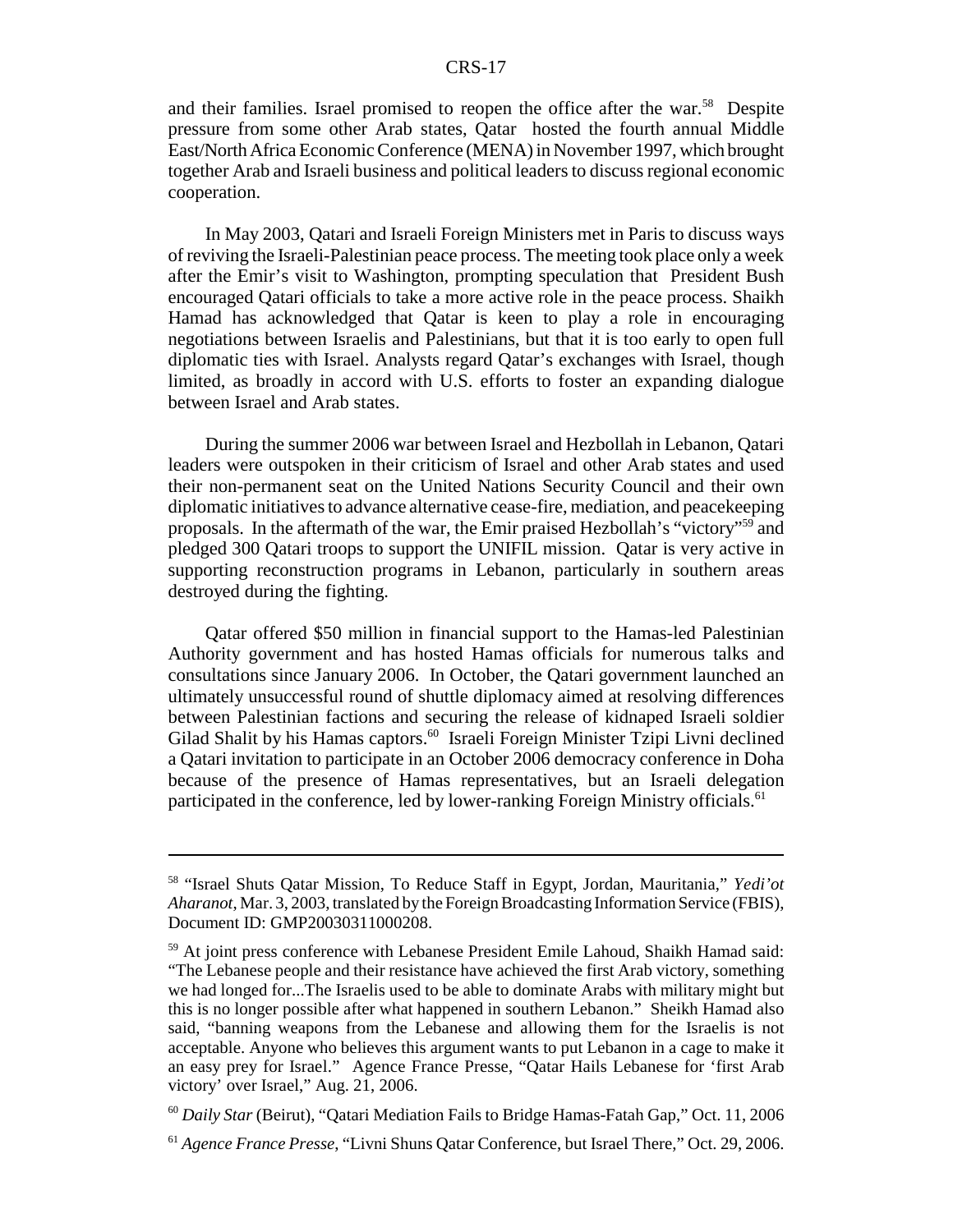| Area:                          | 11,437 sq km (slightly smaller than Connecticut)               |
|--------------------------------|----------------------------------------------------------------|
| <b>Population (July 2006):</b> | 885,359                                                        |
| Literacy:                      | 89%                                                            |
| <b>Religion:</b>               | 95% Muslim                                                     |
| <b>Ethnic Groups:</b>          | 40% Arab, 18% Pakistani, 18% Indian, 10% Iranian,<br>14% other |
| GDP (2005):                    | $$28,300$ per capita                                           |
| Inflation $(2005)$ :           | 8.8%                                                           |
| <b>Oil Reserves:</b>           | 16 billion barrels                                             |
| Gas Reserves (2005):           | 25.77 trillion cubic meters                                    |
| <b>Armed Forces:</b>           | 12,400 active personnel, 30 tanks, 18 fighter aircraft         |

### **Appendix A: Qatar in Brief**

**Source:** The United States Central Intelligence Agency, *World Factbook*, November 2006. Armed forces data - International Institute for Strategic Studies, *Military Balance 2005-2006*, May 2006.

| Appendix B: Chiefs of State and Cabinet Members of Qatar |  |
|----------------------------------------------------------|--|
|                                                          |  |

| Emir                            | Hamad bin Khalifa Al Thani                |
|---------------------------------|-------------------------------------------|
| Heir Apparent                   | Tamim bin Hamad bin Khalifa Al Thani      |
| <b>Prime Minister</b>           | Abdallah bin Khalifa Al Thani             |
| Deputy Prime Minister           | Muhammad bin Khalifa Al Thani             |
| Foreign Minister                | Hamad bin Jassem bin Jabr Al Thani        |
| <b>Energy Minister</b>          | Abdallah bin Hamad Al Attiyah             |
| <b>Interior Minister</b>        | Abdallah bin Khalid Al Thani <sup>a</sup> |
| <b>Finance Minister</b>         | Youssef Hussein Al Kamal                  |
| Ambassador to the United States | Nasir bin Hamad bin Mubarak Al Khalifa    |

a. Minister of State for Interior Affairs Abdallah bin Nasser bin Khalifa Al Thani conducts much of the official business of the Ministry of Interior, including serving as liaison to foreign governments and security services.